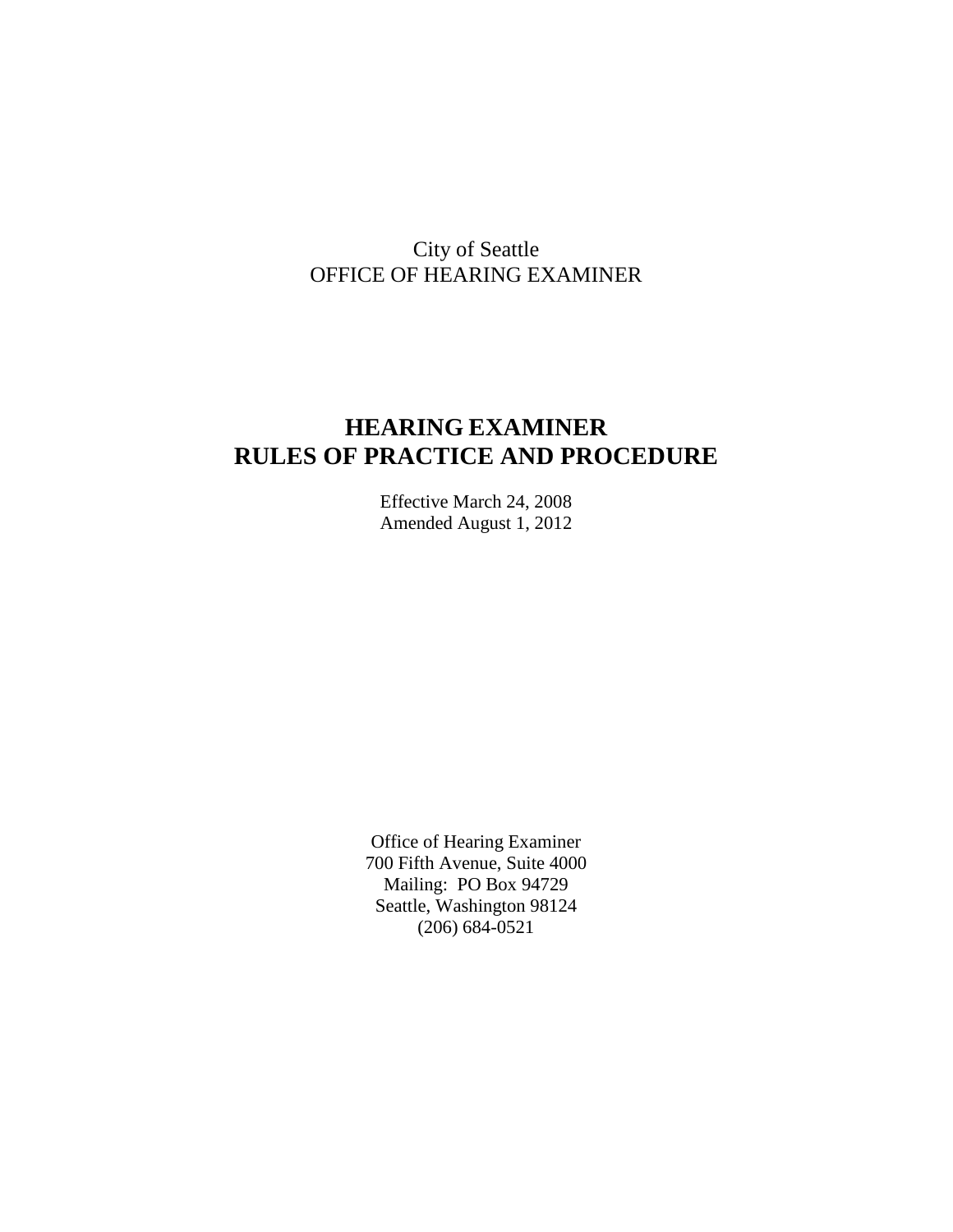# **HEARING EXAMINER RULES OF PRACTICE AND PROCEDURE**

# **TABLE OF CONTENTS**

| <b>Section 2</b> |                                                      |
|------------------|------------------------------------------------------|
|                  |                                                      |
|                  |                                                      |
|                  |                                                      |
|                  |                                                      |
|                  |                                                      |
|                  |                                                      |
|                  |                                                      |
|                  |                                                      |
|                  |                                                      |
|                  |                                                      |
|                  |                                                      |
|                  |                                                      |
|                  |                                                      |
|                  |                                                      |
|                  |                                                      |
|                  |                                                      |
|                  |                                                      |
|                  |                                                      |
|                  |                                                      |
|                  |                                                      |
|                  | 2.22 Distribution of Decisions and Recommendations11 |
|                  |                                                      |
|                  |                                                      |
|                  |                                                      |
|                  |                                                      |
|                  |                                                      |
|                  |                                                      |
|                  |                                                      |
|                  |                                                      |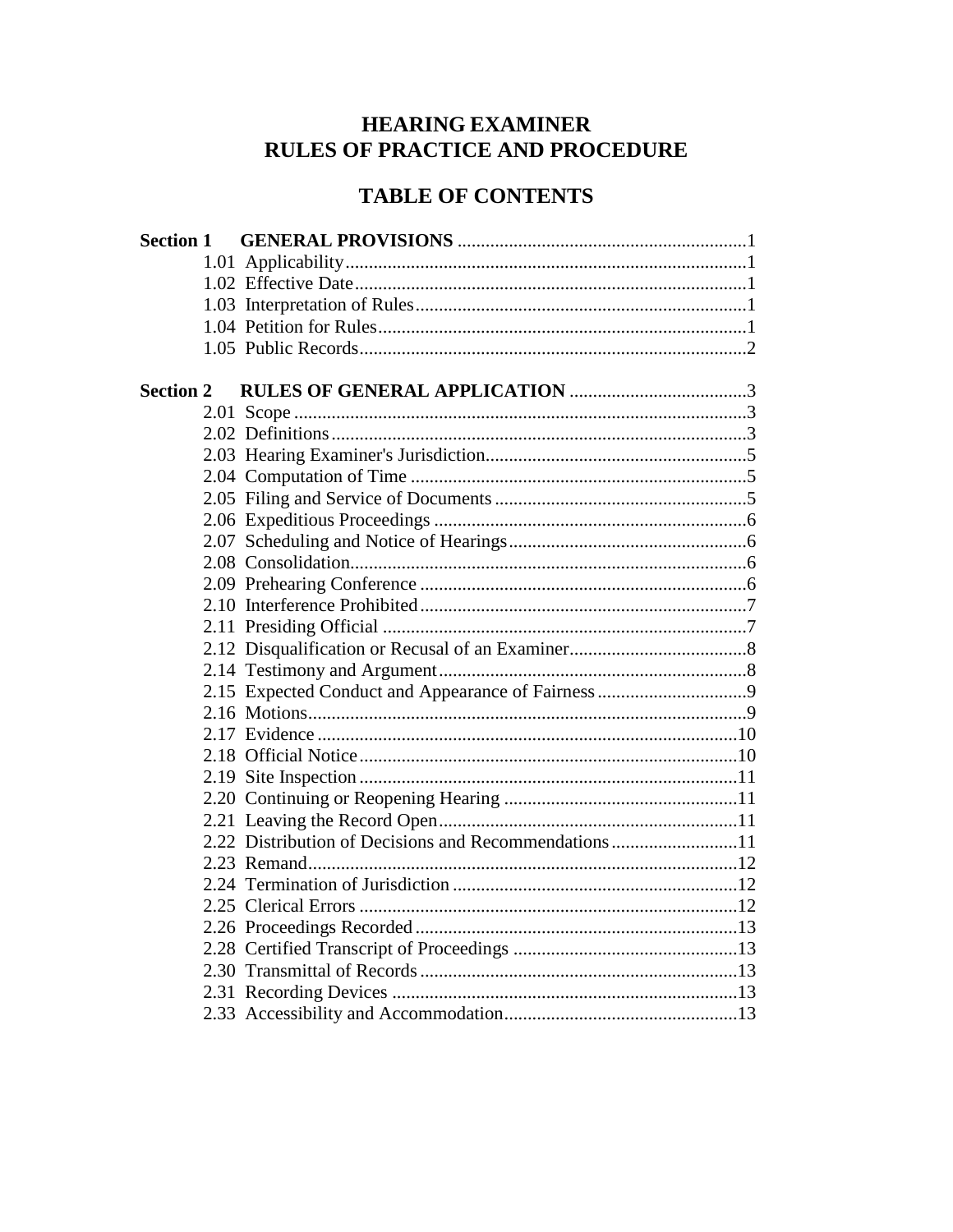| <b>Section 4</b> | <b>RULES FOR SPECIFIC CATEGORIES OF CASES 22</b>        |  |
|------------------|---------------------------------------------------------|--|
|                  |                                                         |  |
|                  |                                                         |  |
|                  |                                                         |  |
|                  |                                                         |  |
|                  |                                                         |  |
| <b>Section 5</b> | RECOMMENDATIONS TO CITY COUNCIL 26                      |  |
|                  |                                                         |  |
|                  |                                                         |  |
|                  |                                                         |  |
|                  |                                                         |  |
|                  |                                                         |  |
|                  | 5.06 Record of the Hearing Examiner's Recommendation 28 |  |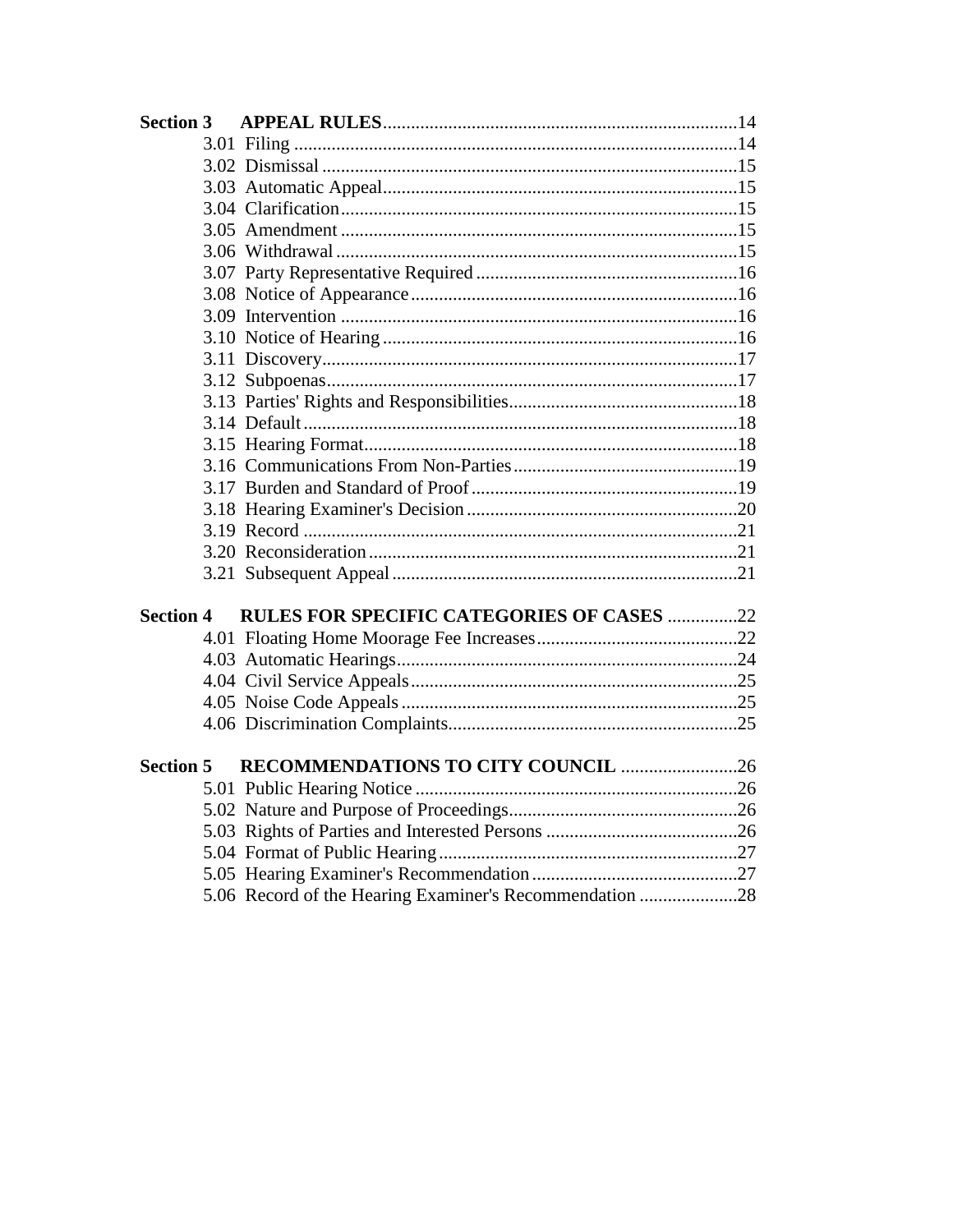### **SECTION 1 GENERAL PROVISIONS**

#### **1.01 APPLICABILITY**

These Hearing Examiner Rules (Rules) supplement Seattle Municipal Code and ordinances and other applicable law, for matters within the Hearing Examiner's jurisdiction, and govern administrative practice and procedure before the Hearing Examiner. In case of conflict between a Hearing Examiner Rule (HER) and the Seattle Municipal Code or other applicable law, the Seattle Municipal Code or other applicable law controls.

#### **1.02 EFFECTIVE DATE**

These Rules apply to all matters properly before the Hearing Examiner on or after the Rules' effective date.

#### **1.03 INTERPRETATION OF RULES**

(a) The Hearing Examiner shall interpret the Hearing Examiner Rules of Practice and Procedure and determine their application.

(b) While a matter is pending before the Hearing Examiner, an affected party may request by motion that the Hearing Examiner issue a declaratory ruling on the applicability of a Rule to identified, existing circumstances. The motion must clearly identify the Rule and describe the circumstances for which the declaratory ruling is sought. Unless brought during a hearing, the motion must be in writing.

(c) When questions of practice or procedure arise that are not addressed by these Rules, the Hearing Examiner shall determine the practice or procedure most appropriate and consistent with providing fair treatment and due process. The Hearing Examiner may look to the Superior Court Civil Rules for guidance.

#### **1.04 PETITION FOR RULES (SMC 3.02.040)**

Any interested person may petition the Hearing Examiner requesting adoption, amendment or repeal of any rule. The petition shall be in writing, signed by the petitioner, and shall include:

(a) The name and address of the petitioner; and

(b) In the case of a petition for adoption, the substance of the requested rule, and a brief statement of the reason why adoption of the rule is necessary or desirable; or

(c) In the case of a petition for amendment or repeal of a rule, the number of the rule to be amended or repealed, the substance of any requested amendment, and a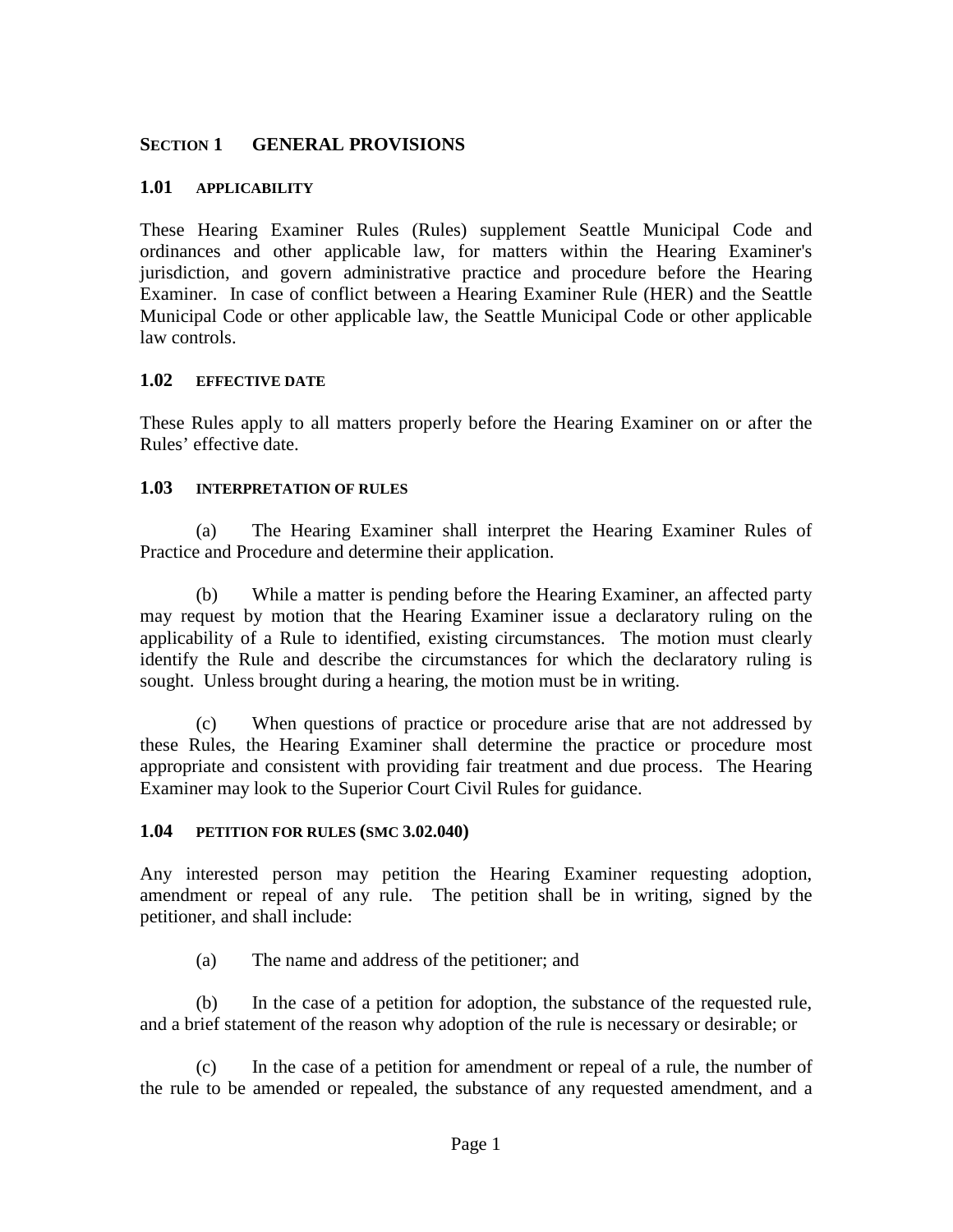brief statement of the reason why an amendment or repeal of the rule is necessary or desirable.

In accordance with SMC 3.02.040, no later than 60 days after a petition is submitted, the Hearing Examiner will either deny the petition in writing, stating the reasons for the denial, or initiate rulemaking proceedings concerning the subject of the petition in accordance with SMC 3.02.030.

## **1.05 PUBLIC RECORDS (SMC 3.02.070)**

The Office of Hearing Examiner is a separate and independent City office and is responsible for conducting administrative hearings and issuing decisions and recommendations in matters where jurisdiction has been granted by the Seattle Municipal Code. The Office is located on the 40th floor of Seattle Municipal Tower, 700 Fifth Avenue, in Seattle, Washington, and is open from 8:00 a.m. to 5:00 p.m. on business days. The mailing address is PO Box 94279, Seattle, Washington 98124.

All case files, including recordings, exhibits, and decisions or recommendations, are retained by the Office of Hearing Examiner in accordance with applicable retention schedules, and are available to the public during normal business hours for inspection and copying in accordance with the requirements of the Public Records Act and other laws governing public records. Procedures for making a public records request are available at the Office's website: [www.seattle.gov/examiner.](http://www.seattle.gov/examiner)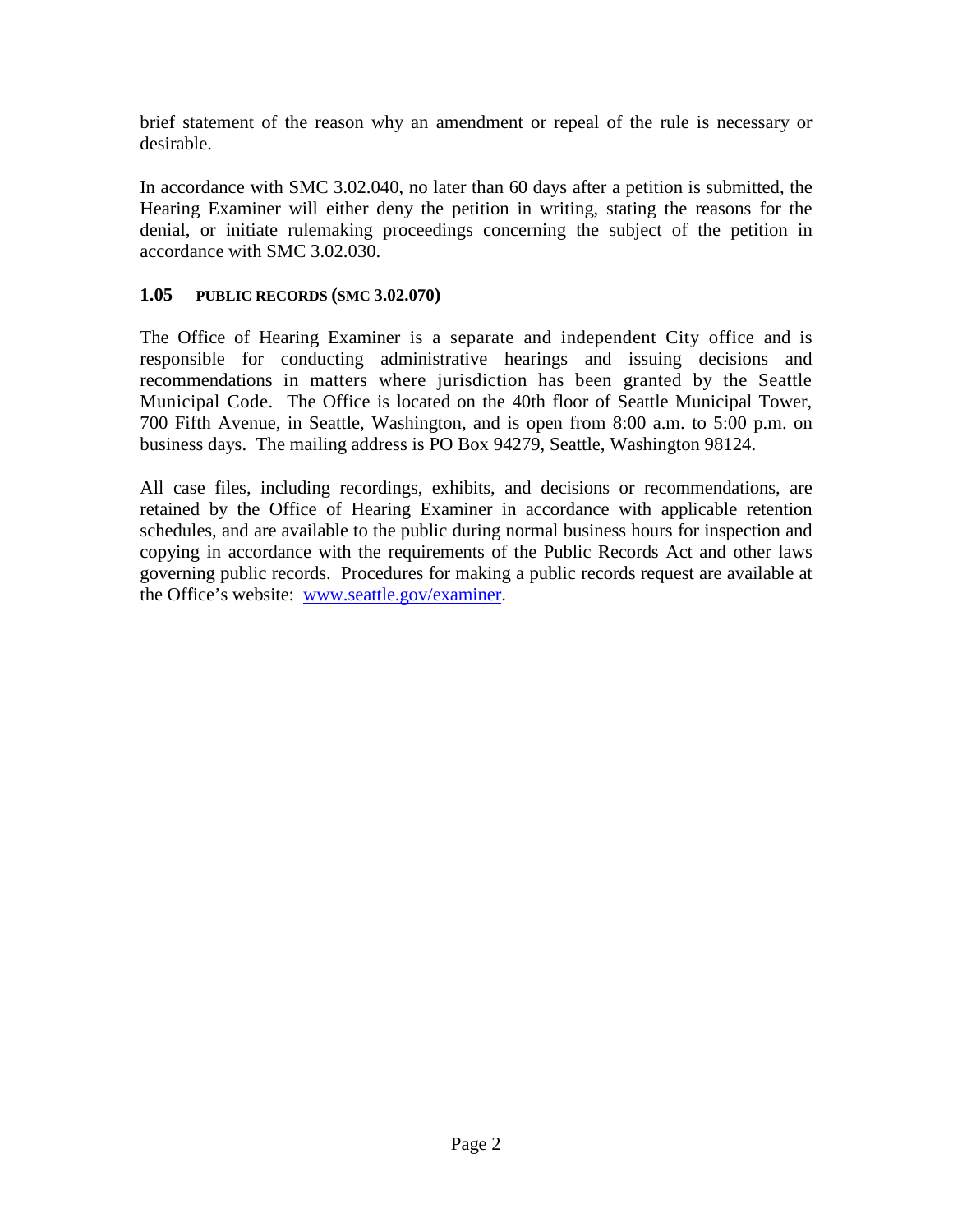### **SECTION 2 RULES OF GENERAL APPLICATION**

#### **2.01 SCOPE**

Unless stated otherwise, Rules in this section apply to all matters before the Hearing Examiner.

#### **2.02 DEFINITIONS**

The following definitions apply unless the context requires otherwise:

(a) "Affidavit" - a written or printed statement of facts confirmed by oath or affirmation of the person making it, before one having authority to administer oaths.

(b) "Appeal" - a challenge to a decision or other action that the Hearing Examiner is authorized to review and decide.

(c) "Appeal hearing" - a hearing held by the Hearing Examiner to consider an appeal of a decision or other action within the Hearing Examiner's jurisdiction. In these Rules an "appeal hearing" is distinguished from a "public hearing".

(d) "Appellant" - the person, organization, or other entity who files a complete and timely appeal of a decision or other appealable action.

(e) "Applicant" - the person, organization, or other entity who files an application or otherwise formally requests a permit or other type of City action that is the subject of an appeal or other review by the Hearing Examiner.

(f) "Business days" - days other than Saturday, Sunday, and legal holidays.

- (g) "Code" Seattle Municipal Code (SMC).
- (h) "Days" calendar days.

(i) "Declaration" - a written or printed statement of facts declared or certified to be true and correct under penalty of perjury under the laws of the State of Washington.

(j) "Department" - the City entity responsible for the decision or action that is subject to appeal or other review by the Hearing Examiner.

(k) "Director" - the head of the unit of City government responsible for the decision or other action that is subject to appeal or other review by the Hearing Examiner.

(l) "Discovery" - the disclosure by one party to another party of documents and information that are relevant to the subject matter of an appeal, or are reasonably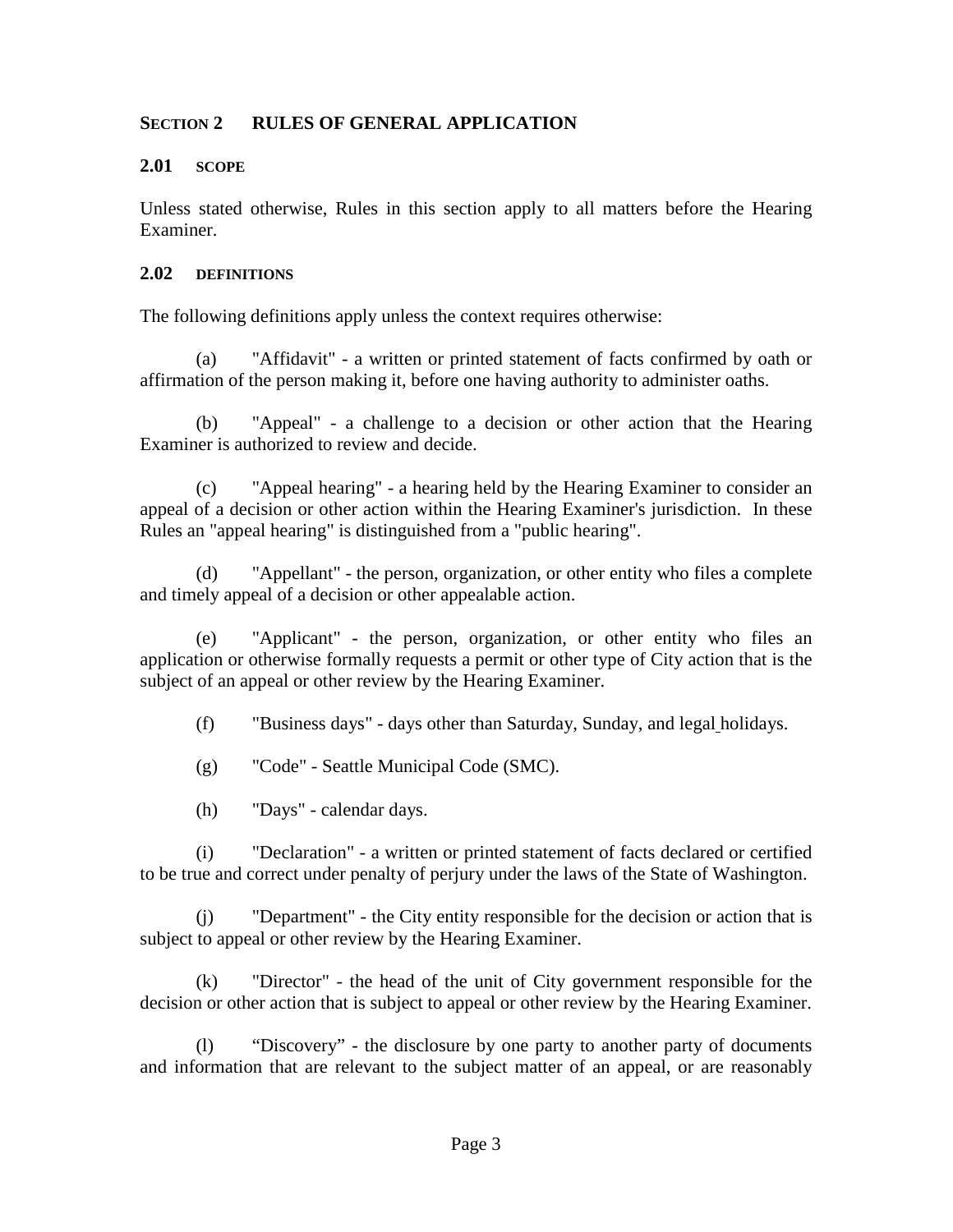calculated to lead to documents and information that are relevant to the subject matter of an appeal.

(m) "Ex parte communication" - a direct or indirect communication between a proponent, opponent, or a party and the Hearing Examiner, made outside a hearing or properly scheduled conference, and outside the presence of all other parties, regarding the merits of a matter pending before the Hearing Examiner.

(n) "Hearing Examiner" or "Examiner" – The Hearing Examiner is the official appointed by the City Council pursuant to Chapter 3.02 SMC to serve as the City's Hearing Examiner. However, in these Rules, the terms "Hearing Examiner" and "Examiner" are used interchangeably to refer to the Hearing Examiner, or to a Deputy Hearing Examiner or Hearing Examiner Pro Tempore who has been delegated responsibility by the Hearing Examiner to preside over a particular matter.

(o) "Interested person" - any person, organization, or other entity significantly affected by, or interested in proceedings before the Hearing Examiner, including any party.

(p) "Law" - federal or state statute or regulation, Code, City ordinance or regulation, or common law.

(q) "Motion" - a request made to the Hearing Examiner for an order or other ruling.

(r) "Offer of proof" - a party's statement for the record of what excluded evidence would show had it been admitted.

(s) "Order" - a ruling, instruction, or other directive issued by the Hearing Examiner in response to a request or motion by a party, or on the Hearing Examiner's own initiative. Where allowed by law, an order may direct how the Hearing Examiner's decision is to be implemented and may be issued as part of that decision or separately.

(t) "Party" - the person, organization, or other entity that has filed an appeal or application or is granted a hearing automatically by law; the person, organization, or other entity granted party status through intervention; the Director who made the decision or took the action that is the subject of the hearing or appeal; the person, organization, or other entity who filed the application, request, or petition for a permit or other type of City authorization or action that is the subject of the hearing or appeal; the owner of the property subject to the City decision or other action; floating home moorage site lessees petitioning for review of rate increases; and the owner of the moorage subject to the petition filed by floating home moorage site lessees.

(u) "Public hearing" - a hearing held by the Hearing Examiner for the purpose of gathering evidence from which to prepare a final decision on a preliminary subdivision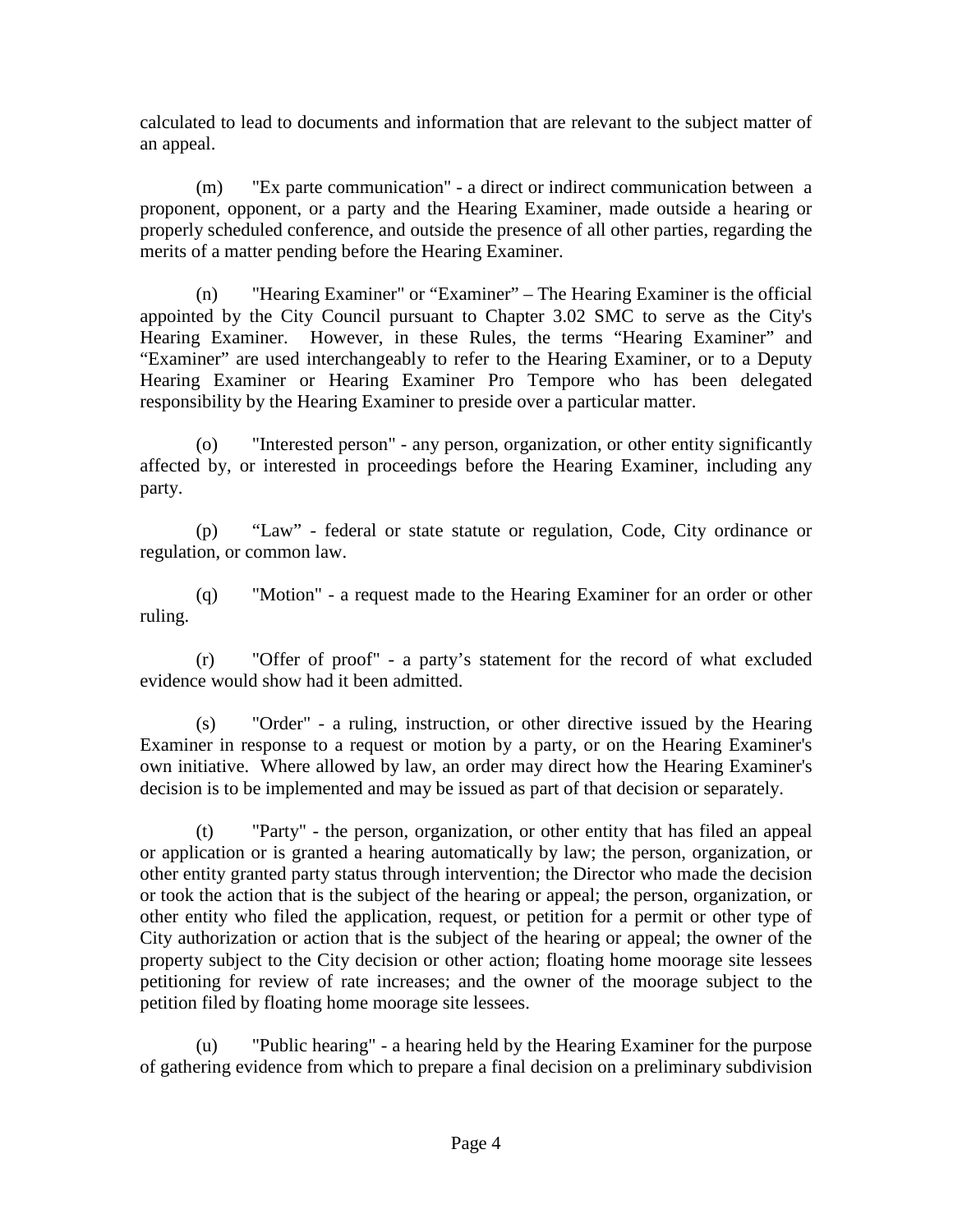application, or a recommendation for the City Council on matters for which the Code provides for a recommendation. (See also "Appeal hearing").

(v) "Regular business hours" –  $8$  a.m. to  $5$  p.m.

(w) "Representative" - the individual or firm designated by a party to be the official contact person and to speak for the party. Unless the law establishing the Hearing Examiner's jurisdiction requires otherwise, a representative is not required to be an attorney.

(x) "Rules" - the Hearing Examiner Rules of Practice and Procedure, as currently amended.

(y) "Timely" - within the time prescribed by applicable law or, in the absence of applicable law, the time prescribed by Hearing Examiner Rule or order.

# **2.03 HEARING EXAMINER'S JURISDICTION**

The Hearing Examiner has jurisdiction to hear and decide appeals and other contested cases, make decisions on preliminary subdivisions, and make recommendations to the City Council only as authorized by law.

# **2.04 COMPUTATION OF TIME**

Unless otherwise provided by law, computation of any period of time for matters before the Hearing Examiner begins with the first day after the day on which the act or event that started the time period occurred. When the last day of the time period so computed is a Saturday, Sunday, or national, state or City holiday, the time period extends to the end of the next business day.

# **2.05 FILING AND SERVICE OF DOCUMENTS**

(a) Documents may be filed with the Hearing Examiner in hard copy, in electronic format through the e-File page of the Hearing Examiner's website (www.seattle.gov/examiner) or, subject to Rule 2.05(c), by electronic facsimile. Unless otherwise provided by the Hearing Examiner, if an e-Filed document is more than 10 pages in length, including exhibits, a hard copy of the document must be delivered to the Hearing Examiner.

(b) Documents are deemed filed with the Hearing Examiner on receipt at the Office of Hearing Examiner on business days during regular business hours unless the Hearing Examiner has specified otherwise. Documents filed in any format on nonbusiness days, or outside regular business hours, are deemed filed on the next business day.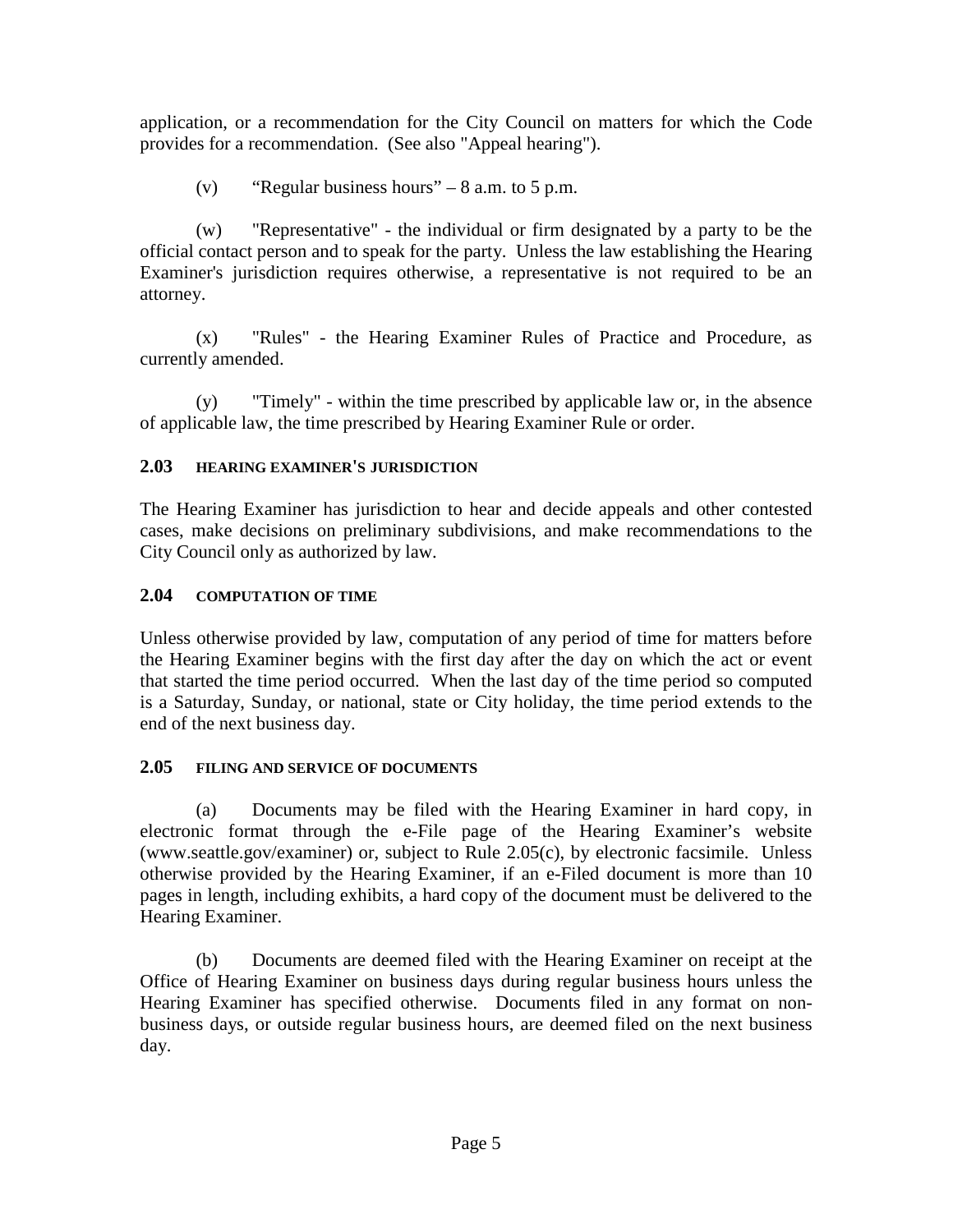(c) A party may file no more than 15 pages with the Office of Hearing Examiner by electronic facsimile without the prior permission of the Hearing Examiner.

(d) Unless otherwise provided by law, by the Hearing Examiner, or by agreement of the parties, documents shall be served on all parties personally, by firstclass, registered, or certified mail, or by facsimile transmission. City agencies may serve other City agencies through the City's regular interoffice mail.

(e) Unless otherwise provided by the Hearing Examiner or by agreement of the parties, service is complete at the time documents are personally delivered, or confirmed as having been successfully transmitted by facsimile. Unless earlier receipt is shown, service by mail is complete on the third day after deposit in the regular facilities of the US mail of a properly stamped and addressed letter or packet unless the third day falls on a non-business day, in which case service is complete on the first business day after the third day.

## **2.06 EXPEDITIOUS PROCEEDINGS**

Hearings shall be conducted expeditiously. At every stage in the proceedings, all parties shall make every effort to avoid delay.

#### **2.07 SCHEDULING AND NOTICE OF HEARINGS**

(a) Upon receipt of an appeal that meets the requirements of HER 3.01, the Hearing Examiner will promptly schedule an appeal hearing in accordance with the requirements of the law and these Rules.

(b) The Hearing Examiner shall promptly schedule a public hearing when notified by a Department of a recommendation, decision or action that requires one.

(c) Notice of hearing shall be provided as required by law. Hearing dates will also be posted on the Office of Hearing Examiner website at www.seattle.gov/examiner.

## **2.08 CONSOLIDATION**

All cases under the jurisdiction of the Hearing Examiner relating to the same matter should be consolidated for hearing. The Hearing Examiner may order consolidation on the Hearing Examiner's own initiative or at the request a party.

#### **2.09 PREHEARING CONFERENCE**

(a) On the Hearing Examiner's own initiative, or at the request of a party, the Hearing Examiner may hold a conference prior to the hearing to consider:

- (1) Identification, clarification, and simplification of the issues;
- (2) Potential for mediation of the dispute;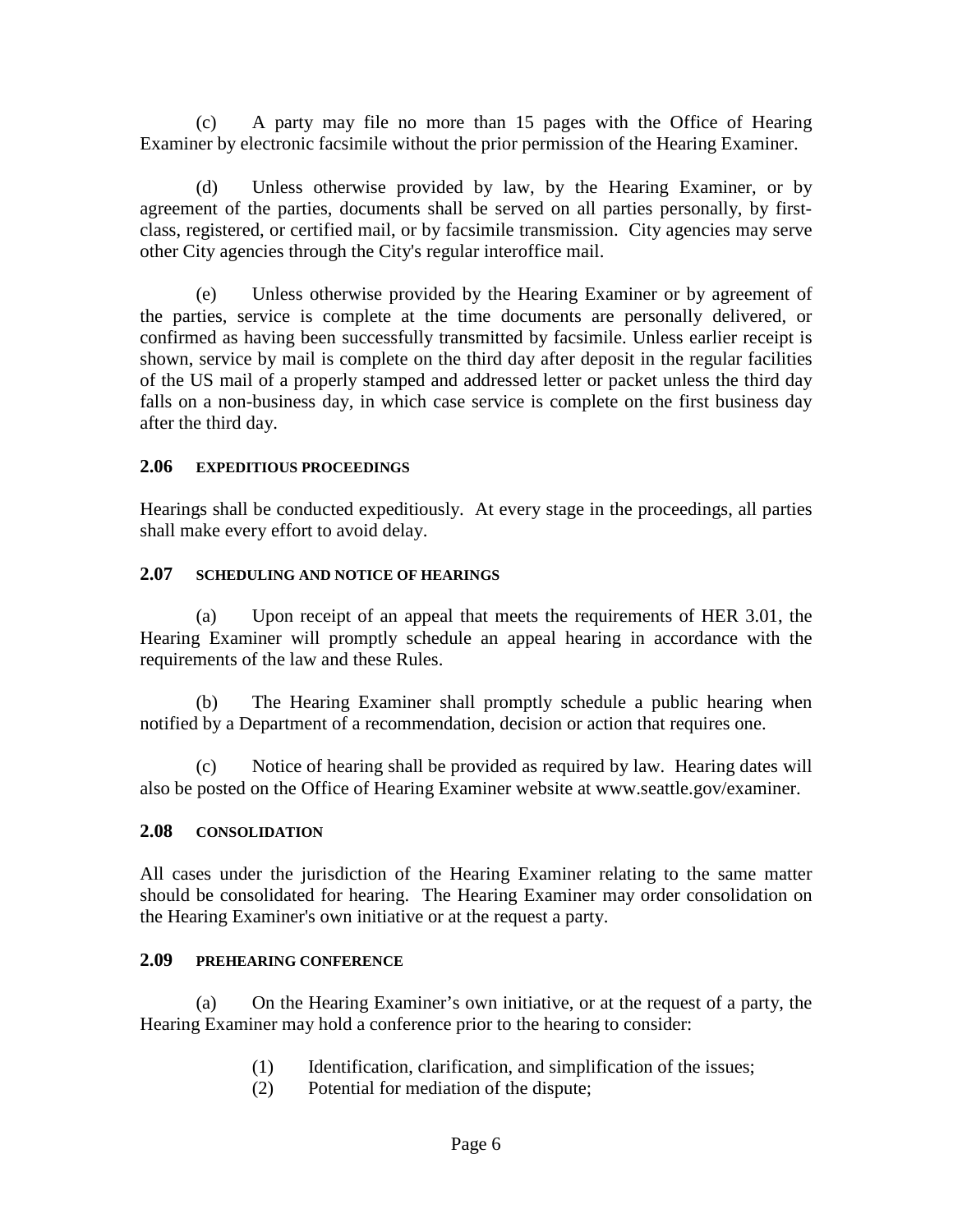- (3) Disclosure of witnesses to be called and exhibits to be presented;
- (4) Discovery;
- (5) Motions;
- (6) Other matters deemed by the Hearing Examiner appropriate for the orderly and efficient disposition of the case.

(b) Prehearing conferences may be held by telephone conference call. The Hearing Examiner may require that any costs associated with telephone conferencing be borne by the party requesting it.

(c) The Hearing Examiner shall give notice to all parties of any prehearing conference. Notice may be written or oral.

(d) All parties shall be represented at any prehearing conference unless a party has waived the right to be present or represented and been excused by the Hearing Examiner.

(e) Following the prehearing conference, the Hearing Examiner may issue an order reciting the actions taken and deadlines imposed, and ruling on motions made at the conference.

# **2.10 INTERFERENCE PROHIBITED**

In performing adjudicative functions, deciding appeals and preparing recommendations, the Hearing Examiner is an independent official and is not responsible to, or subject to the supervision or direction of, any elected official, any officer or employee of any department, or any other person whether or not associated with City government.

#### **2.11 PRESIDING OFFICIAL**

The Examiner conducting a hearing has the duty to ensure a fair and impartial hearing, to take all necessary action to avoid undue delay in the proceedings, to gather facts necessary for making the decision or recommendation, and to maintain order. The Examiner has all powers necessary to these ends including, but not limited to the following:

- (a) Determine the order of presentation of evidence;
- (b) Administer oaths and affirmations;
- (c) Issue subpoenas;
- (d) Rule on offers of proof and receive evidence;
- (e) Rule on procedural matters, objections and motions;
- (f) Question witnesses and request additional exhibits;
- (g) Permit or require oral or written argument, briefs, proposed findings of fact and conclusions, or other submittals the Examiner finds appropriate, and determine the timing and format for such submittals;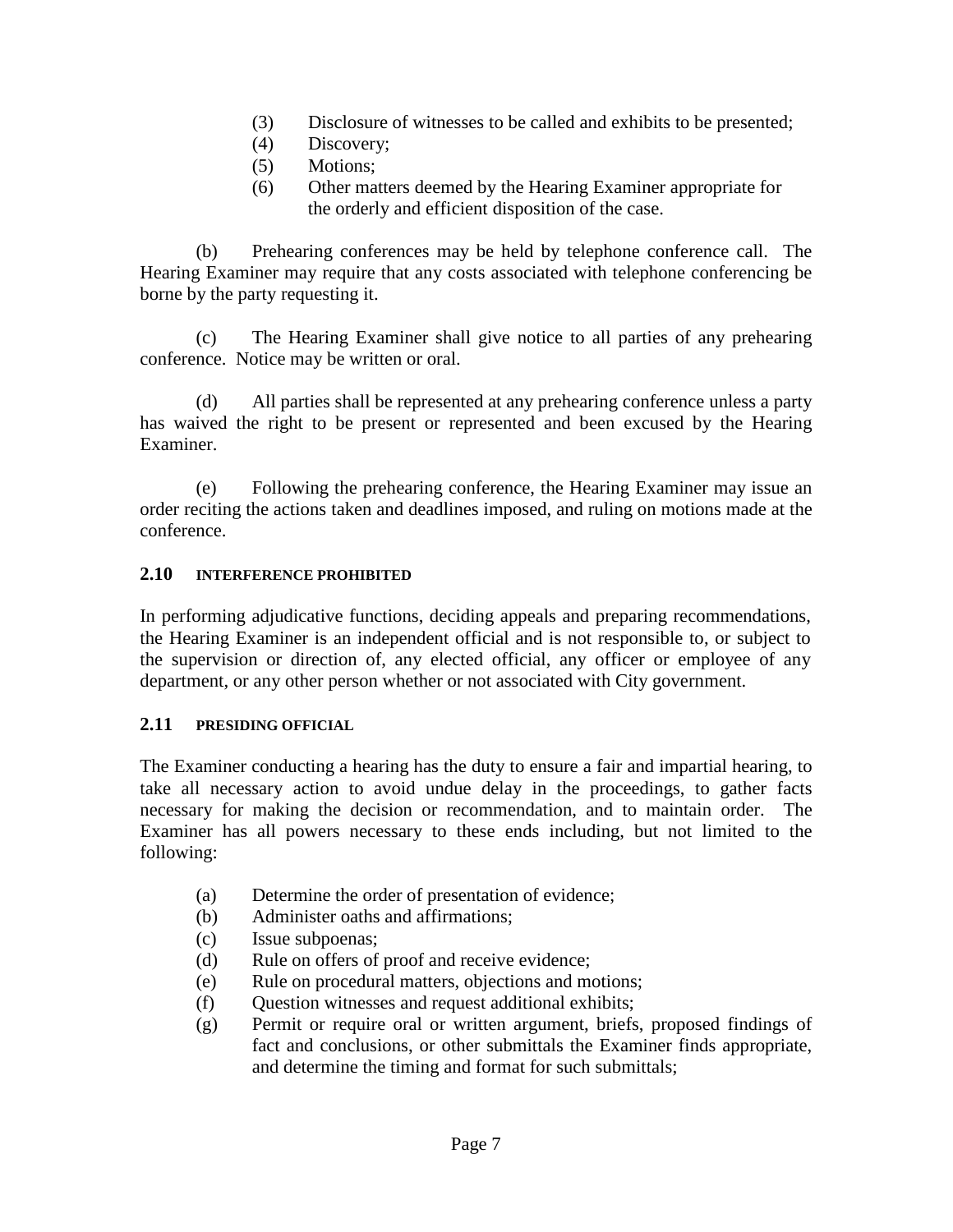- (h) Regulate the course of the hearings and the conduct of the parties and others so as to maintain order and provide for a fair hearing; and
- (i) Hold conferences for settlement, simplification of issues, or for any other proper purpose

#### **2.12 DISQUALIFICATION OR RECUSAL OF AN EXAMINER**

(a) In the event of personal bias, prejudice, financial interest, or other reason substantially affecting the examiner's objectivity, an Examiner should recuse himself/herself from hearing a matter.

(b) Prior to hearing, a party who reasonably believes that the Examiner assigned to a matter cannot remain objective in hearing it due to personal bias, prejudice, financial interest, or other substantial reason, may request by written motion that a different Examiner be assigned to the matter. The request should be made at the earliest possible time, preferably no later than 7 business days prior to the day the hearing is to begin. The request must set forth the reasons for the belief that the assigned Examiner cannot remain objective in hearing the matter.

(c) The fact that an Examiner has considered the same or a similar issue or proposal in another matter, or has made a ruling adverse to the interests of the party in the same or another matter, is not a basis for disqualification.

(d) In case of disqualification or recusal, the matter shall be assigned to a different Examiner.

## **2.13 [RESERVED]**

#### **2.14 TESTIMONY AND ARGUMENT**

(a) All witnesses testifying at hearing must take an oath or affirmation to be truthful in their testimony. All witnesses are subject to cross-examination by the other party.

(b) Before beginning to interpret, every interpreter shall take an oath that to the best of the interpreter's ability, a true interpretation shall be made that is understandable for the person utilizing the interpreter, and that the interpreter shall repeat statements in English to the Examiner and the other parties. (See also HER 2.33(b)).

(c) The rules of privilege apply to the extent recognized by law.

(d) Although Hearing Examiner hearings are open to the public, those who are not parties are generally not permitted to testify in appeal hearings unless called as witnesses by a party.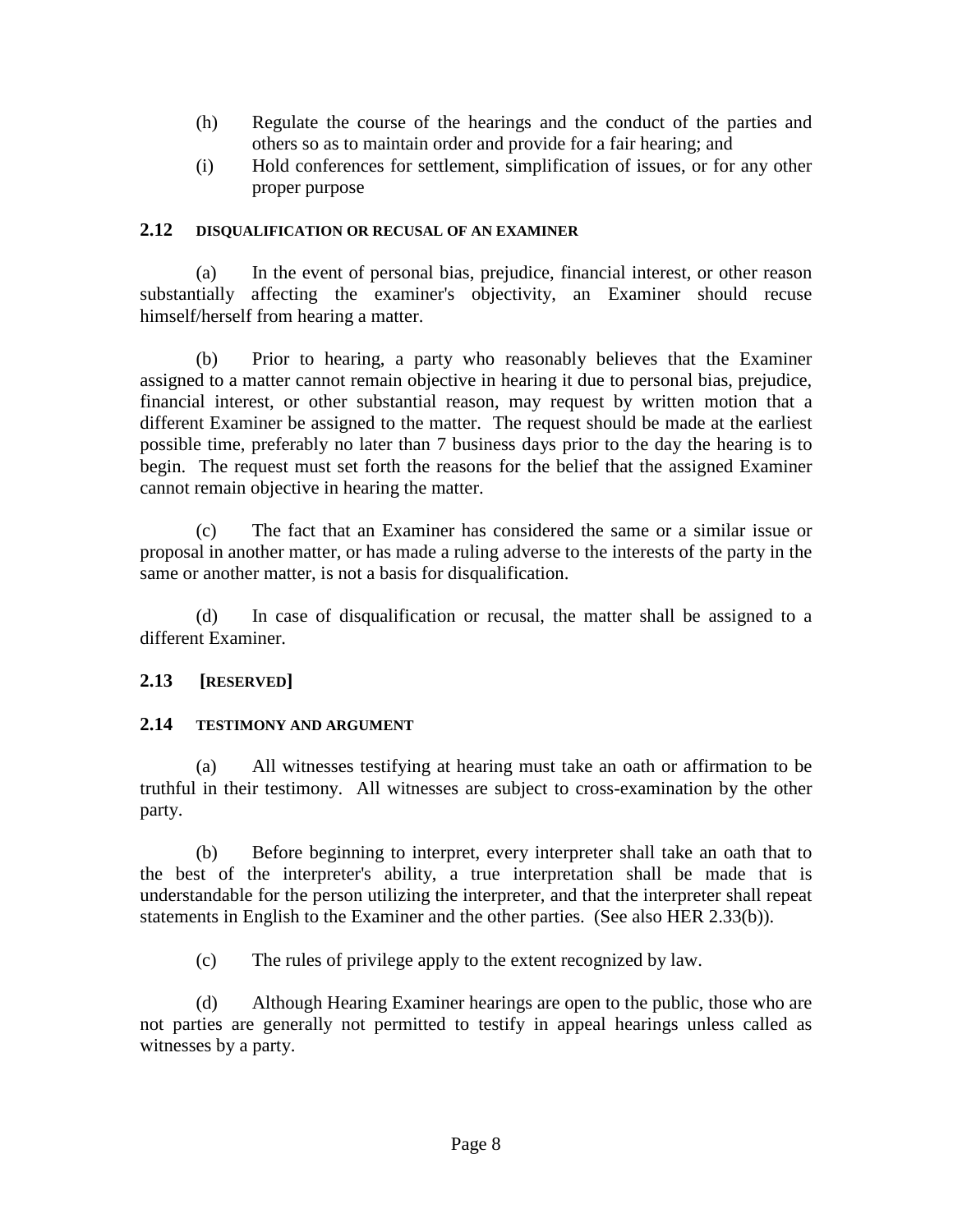(e) The Examiner may limit the length of testimony to expedite the proceedings. The maximum practicable advance notice of such time limitations will be provided. If parties are unable to complete their testimony and arguments within the allotted time, and the hearing will not be continued, an opportunity will be provided to submit written materials after the close of the hearing; other parties will be allowed an opportunity to offer written rebuttal to any such materials.

(f) The Examiner may allow testimony via teleconference or videoconference or similar electronic means. Each party to the proceeding shall have the opportunity to hear (or for a videoconference, to both hear and see) testimony given in this manner and to question the person giving such testimony. Any costs associated with electronic conferencing shall be borne by the party requesting it.

# **2.15 EXPECTED CONDUCT AND APPEARANCE OF FAIRNESS**

(a) All persons appearing before the Hearing Examiner shall conduct themselves with civility and courtesy to all persons involved in the hearing.

(b) The appearance of fairness doctrine applies to proceedings under these Rules.

(c) Except for communications regarding procedural matters (which are permitted), no party or other person, organization or other entity shall communicate or attempt to communicate *ex parte* with the Examiner.

(d) If a prohibited *ex parte* communication is made, the communication shall be publicly disclosed by the Examiner: any written communications, and a memorandum summarizing the substance of and participants in all oral communications, shall promptly be made available to the parties for review and an opportunity provided for them to rebut the communications.

# **2.16 MOTIONS**

(a) All motions shall state the order or relief requested and the grounds for the motion. All motions other than those made during a hearing shall be in writing. Every motion, response, and accompanying paper, shall be served on each party representative on the day it is filed with the Hearing Examiner. (See HER 2.05 on Filing and Service of Documents.)

(b) Within 7 days after service of a written motion, or such other time as may be designated by the Hearing Examiner, any other party may file a written response. After the Hearing Examiner has received any written responses, or the 7 days or other designated time has elapsed, the Hearing Examiner may rule on the motion. Failure of a party to file a timely response may be considered by the Hearing Examiner as evidence of that party's consent to the motion.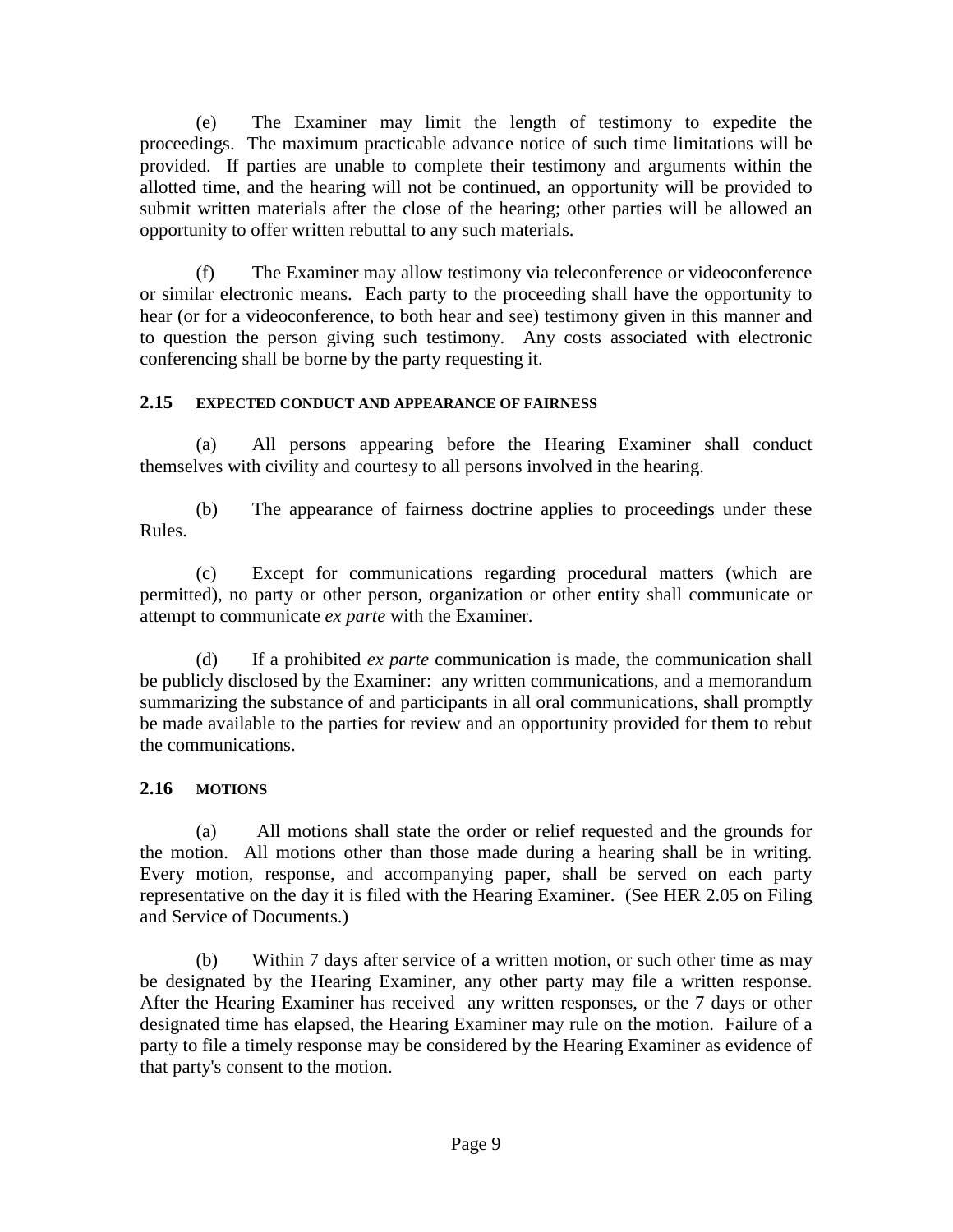(c) The Hearing Examiner may provide for the filing of a reply or other additional briefing on a motion, and may call for oral argument prior to ruling.

(d) For motions made at hearing, and motions made for the extension of time or to expedite the hearing, the Hearing Examiner may waive the requirements of this section and may also rule upon such motions orally.

(e) Motions to dismiss all or part of an appeal, other dispositive motions, and motions to exclude evidence (testimony or exhibits) shall be filed at the earliest possible time in the proceedings in order to allow time for the other party to respond, as provided in subsection 2.16 (b) above, and to ensure that the Examiner will consider the motions on the merits.

# **2.17 EVIDENCE**

(a) Evidence, including hearsay, may be admitted if the Examiner determines that it is relevant to the issue on appeal, comes from a reliable source, and has probative (proving) value. Such evidence is that on which responsible persons would commonly rely in the conduct of their important affairs.

(b) The Examiner may exclude evidence that is irrelevant, unreliable, immaterial, unduly repetitive, or privileged.

(c) At public hearings on matters in which the Hearing Examiner is to prepare a recommendation for the City Council, opinion evidence of non-experts may be admitted into the record. At appeal hearings, opinion evidence from non-experts is discouraged but may be admitted and given appropriate weight by the Examiner.

(d) Documentary evidence may be received in the form of copies or excerpts. The Examiner may require that the parties be given an opportunity to compare the copy with the original, and that the complete document from which an excerpt is taken be made available for inspection by all parties.

# **2.18 OFFICIAL NOTICE**

(a) The Hearing Examiner may take official notice of judicially cognizable facts. In addition, the Examiner may take notice of general, technical, or scientific facts within his or her specialized knowledge.

(b) Before a decision or recommendation is issued, parties must be notified of the facts or material noticed and their source, and afforded an opportunity to contest or rebut them.

(c) A Hearing Examiner ruling, decision, or recommendation may refer to and utilize any part of the Code and any issued Hearing Examiner decision.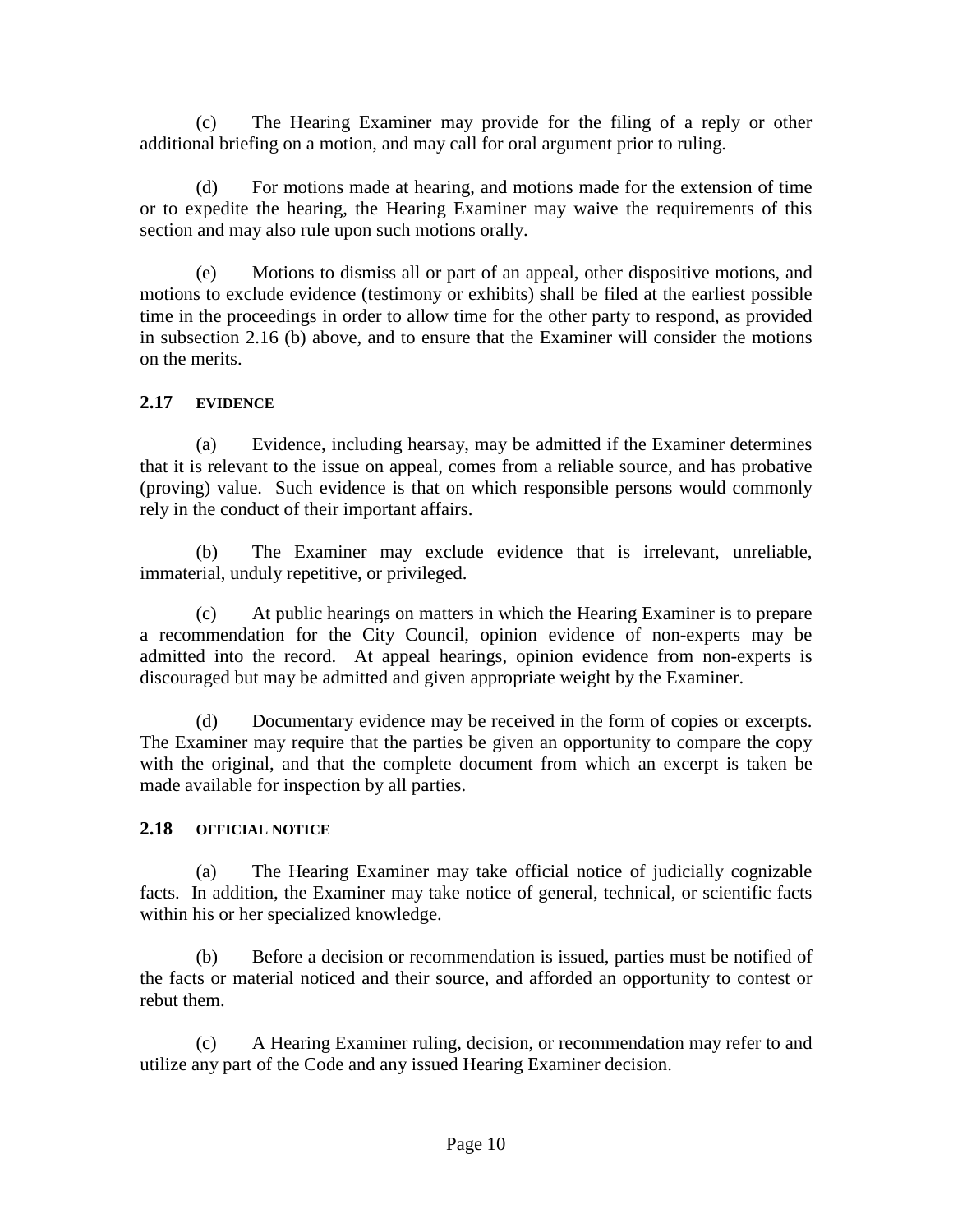#### **2.19 SITE INSPECTION**

Where it would assist the Examiner in clarifying or understanding the evidence adduced at hearing, the Examiner may inspect property subject to an appeal or recommendation prior to the close of the record. Unless otherwise provided by the Examiner, site visits include only the Examiner; interested parties may not accompany or approach the Examiner during a site visit.

# **2.20 CONTINUING OR REOPENING HEARING**

(a) A scheduled hearing may be continued on the Examiner's initiative, or on the motion of a party for good cause shown. Written notice of the date, time, and place of the continued hearing shall be provided to each party. The notice of a continued hearing need not conform to the time requirements for the original notice.

(b) If the Examiner determines at hearing that there is good cause to continue the hearing, and then and there specifies the date, time, and place of the new hearing, no further notice is required.

(c) Following the close of the hearing and/or the record, but prior to issuing a decision or recommendation, the Examiner may reopen the record and/or the hearing for good cause and may permit or require written briefs or oral argument.

(d) If a matter is reopened after conclusion of the hearing, parties shall be provided no less than 10 days notice of the reopened hearing.

## **2.21 LEAVING THE RECORD OPEN**

(a) At the conclusion of the hearing, the Examiner may close the hearing, but leave the record open to receive argument or for other good purpose. Parties shall be provided notice of any evidence received after hearing and shall have an opportunity to review the evidence and file rebuttal evidence or argument.

(b) Except as provided in this Rule, HER 2.20 and HER 2.23, information submitted after the close of the record shall not be included in the hearing record or considered by the Examiner.

#### **2.22 DISTRIBUTION OF DECISIONS AND RECOMMENDATIONS**

A copy of the Hearing Examiner's decision or recommendation shall be distributed to each party representative, to persons who have specifically requested a copy, and to others as specified by applicable law. A copy of the decision and the certificate of service shall be made part of the case record.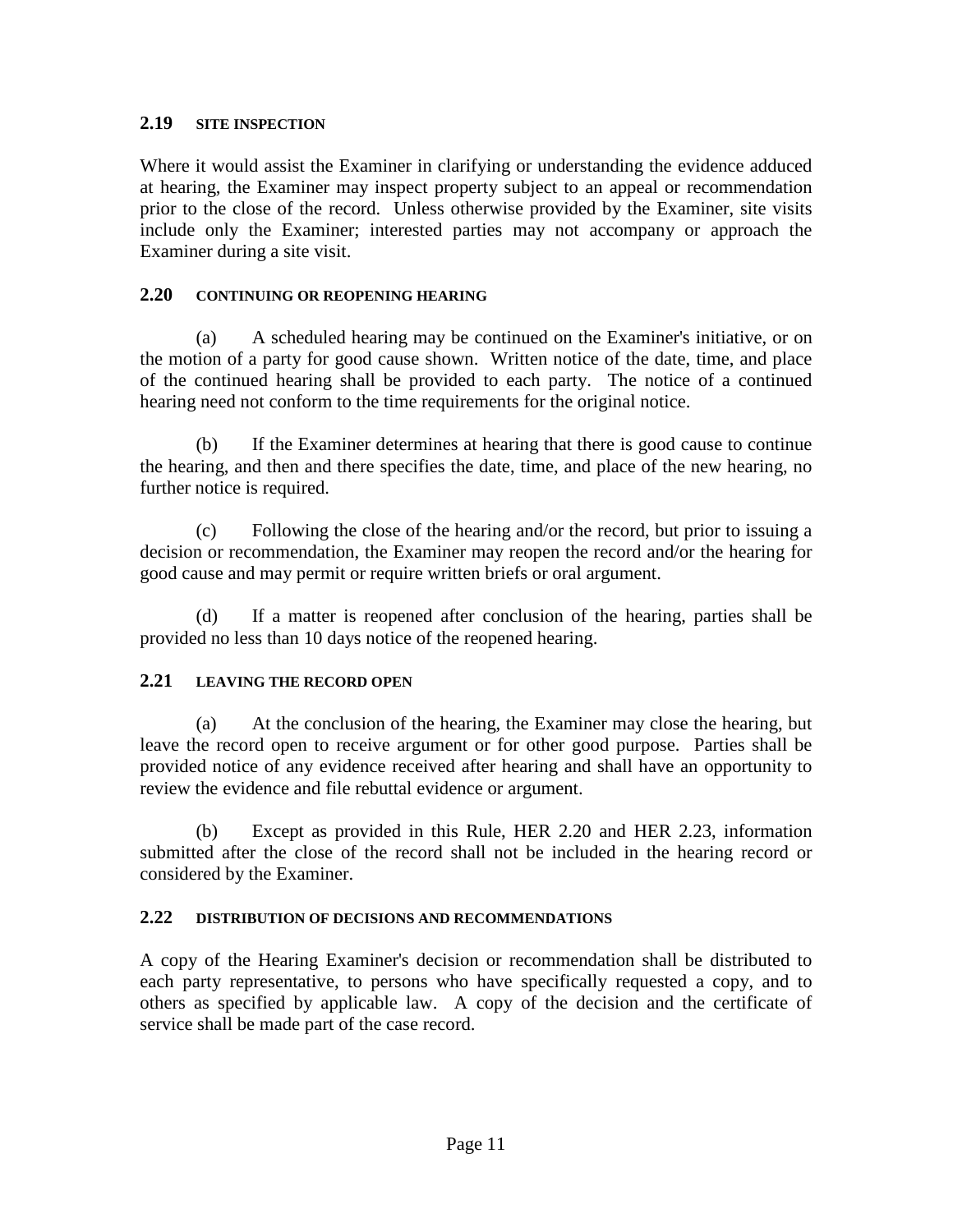#### **2.23 REMAND**

(a) Prior to issuing a recommendation, if the Hearing Examiner determines that information, analysis, or other material necessary to the Examiner's recommendation has not been provided, the Examiner may remand the matter for the addition of the requisite information, analysis, or other material.

(b) Prior to issuing a decision on an appeal or a preliminary subdivision application, if the Hearing Examiner determines that information, analysis, or other material needed to satisfy the provisions of relevant law has not been provided, the Examiner may remand the matter for the addition of the requisite information, analysis, or other material.

(c) If the Hearing Examiner remands a matter for additional information, analysis, or other material, the Hearing Examiner shall retain jurisdiction in order to review the adequacy of the information, analysis, or other material submitted in response to the remand. The decision shall expressly state that jurisdiction is retained and what information, analysis, or other material is to be provided, and may indicate when it is to be submitted.

(d) A copy of the information, analysis, or other material filed with the Hearing Examiner in response to a remand shall also be served on all parties to the proceeding. If the size or condition of the required materials makes copying impractical, notifying the other parties of the filing is sufficient. The parties shall have an opportunity to review and file rebuttal to the information, analysis, or other material filed in response to a remand.

(e) After receiving information, analysis or other material in response to a remand, and any rebuttal, the Examiner may reopen the hearing.

## **2.24 TERMINATION OF JURISDICTION**

(a) The jurisdiction of the Hearing Examiner is terminated on the date a decision or recommendation is issued unless the Hearing Examiner expressly retains jurisdiction, or the law or these Rules provide otherwise (see e.g., HER 2.23 and 3.20).

## **2.25 CLERICAL ERRORS**

Clerical mistakes in decisions, recommendations, orders, or other parts of the record, and errors arising from oversight or omission, may be corrected by order on the Hearing Examiner's initiative, or in response to the motion of a party.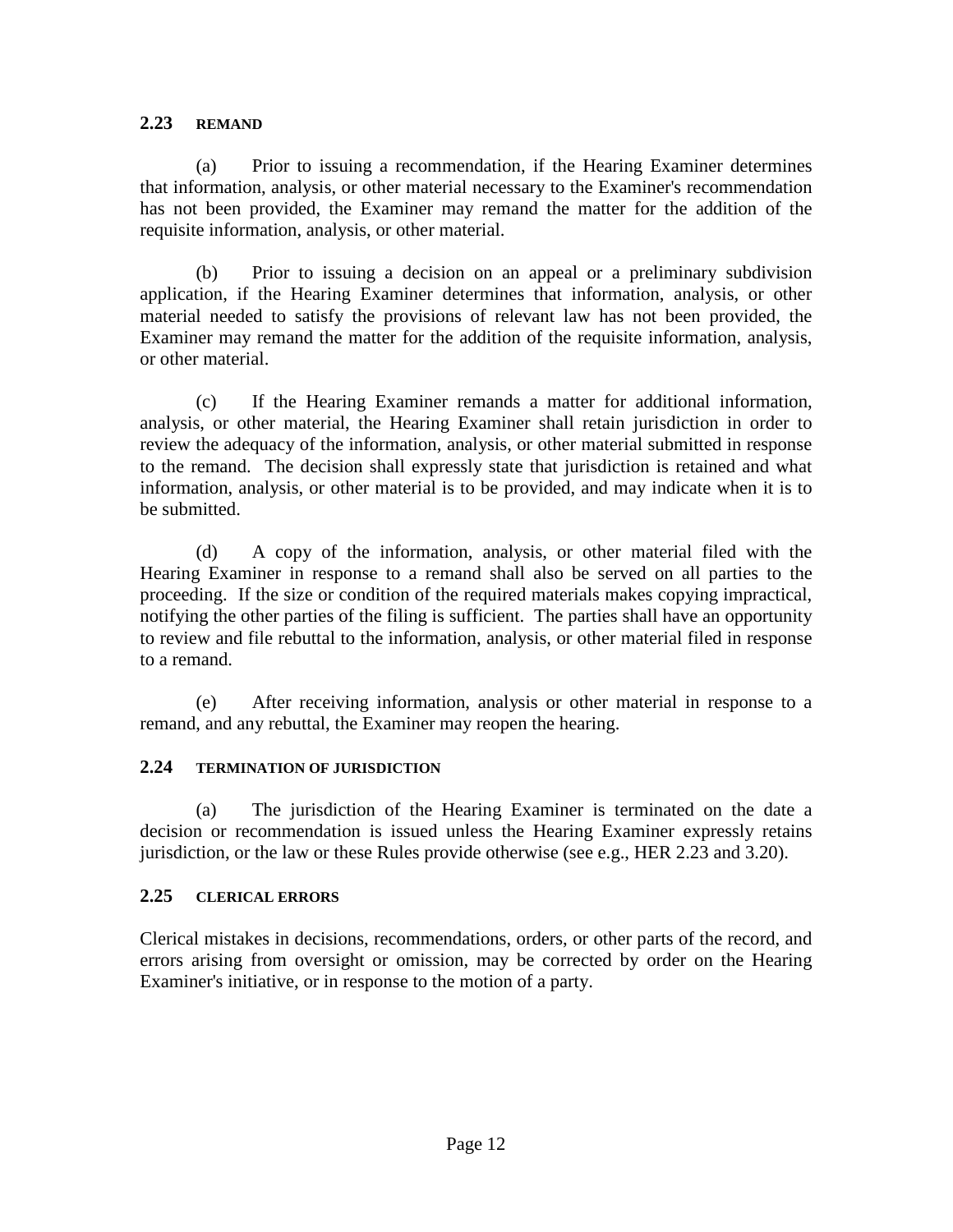### **2.26 PROCEEDINGS RECORDED**

All proceedings before the Hearing Examiner are electronically recorded. The recordings of hearings are part of the official case record. Copies of the recordings are made available to the public upon request, subject to payment of a reasonable fee for copying.

# **2.27 [RESERVED]**

## **2.28 CERTIFIED TRANSCRIPT OF PROCEEDINGS**

(a) Anyone desiring a certified transcript of a hearing must obtain a duplicate copy of the hearing recording from the Office of Hearing Examiner and arrange and pay for the preparation of a verbatim transcript. (See also HER 2.26.) The completed transcript must be returned to the Hearing Examiner for certification.

(b) The parties shall have an opportunity to review and comment on the transcript. The Hearing Examiner shall resolve conflicts as to form and content of the transcript, and shall provide a certification when such disputes are resolved and the Examiner is satisfied that the transcript provides a reliable record of the proceedings.

# **2.29 [RESERVED]**

## **2.30 TRANSMITTAL OF RECORDS**

The Hearing Examiner shall promptly transmit the record of a case upon the request of an entity with jurisdiction to review the decision or recommendation.

## **2.31 RECORDING DEVICES**

Photographic and recording equipment may be permitted at hearings with the approval of the Hearing Examiner. The Examiner may deny or condition use of such equipment as she or he deems necessary to avoid disruption to the proceedings or prejudice to any party.

# **2.32 [RESERVED]**

## **2.33 ACCESSIBILITY AND ACCOMMODATION**

(a) Proceedings before the Hearing Examiner shall be accessible to the greatest extent practicable.

(b) If a hearing impaired or non-English speaking party requires an interpreter or other accommodation in order to fully and fairly participate in a contested case hearing, the Examiner shall appoint a qualified and impartial interpreter in accord with the Hearing Examiner's adopted procedures for using interpreters, or provide other necessary accommodation.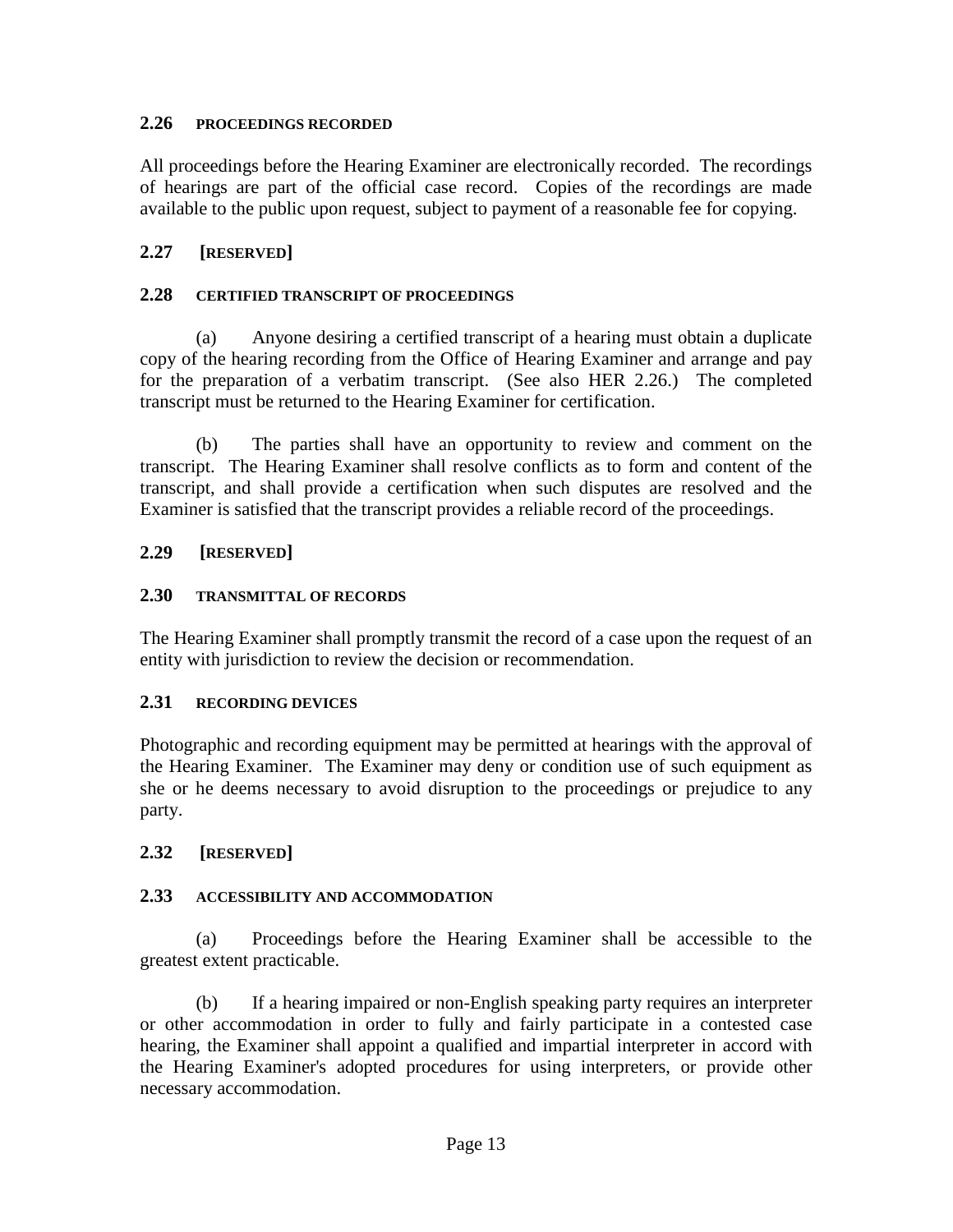### **SECTION 3 APPEAL RULES**

In addition to the Rules of General Application in Section 2, the Rules in Section 3 apply to appeals. In case of a conflict, the Rules in Section 3 control.

#### **3.01 FILING**

(a) Compliance with Rules. All appeals must comply with these Rules and with the requirements established in the law under which the appeal is filed.

(b) Timeliness. To be timely, an appeal must be received in the Office of Hearing Examiner during regular business hours no later than the last day of the appeal period. (See also HER 2.04 and HER 2.05.) Appeals filed in any format after regular business hours are deemed filed on the next business day. Delivery of appeals filed by any form of USPS mail service may be delayed by several days. Allow extra time if mailing an appeal.

(c) Fee. Any filing fee required by law (see SMC 3.02.125) must accompany an appeal or be paid by credit or debit card (VISA and MASTERCARD only) by telephone, during regular business hours, no later than the last day of the appeal period. A filing fee cannot be paid by third-party check. The Hearing Examiner may waive part or all of the required fee due to demonstrated financial hardship. A filing fee may be refunded if the Hearing Examiner determines that he or she lacks jurisdiction to hear the appeal, or otherwise determines it appropriate, in fairness to the appellant, to refund the fee.

- (d) Contents. An appeal must be in writing and contain the following:
	- (1) Identification of the matter being appealed, including the number of the application or departmental action, and the applicant name and property address where applicable;
	- (2) A brief statement as to how the appellant is significantly affected by or interested in the matter appealed;
	- (3) A brief statement of the appellant's issues on appeal, noting appellant's specific objections to the decision or action being appealed;
	- (4) The relief requested, such as reversal or modification;
	- (5) Signature, address, telephone and facsimile numbers, and electronic mail address of the appellant and the appellant's designated representative, if any.

(e) Multiple appeals. More than one appeal may be filed concerning the same appealable decision or other action.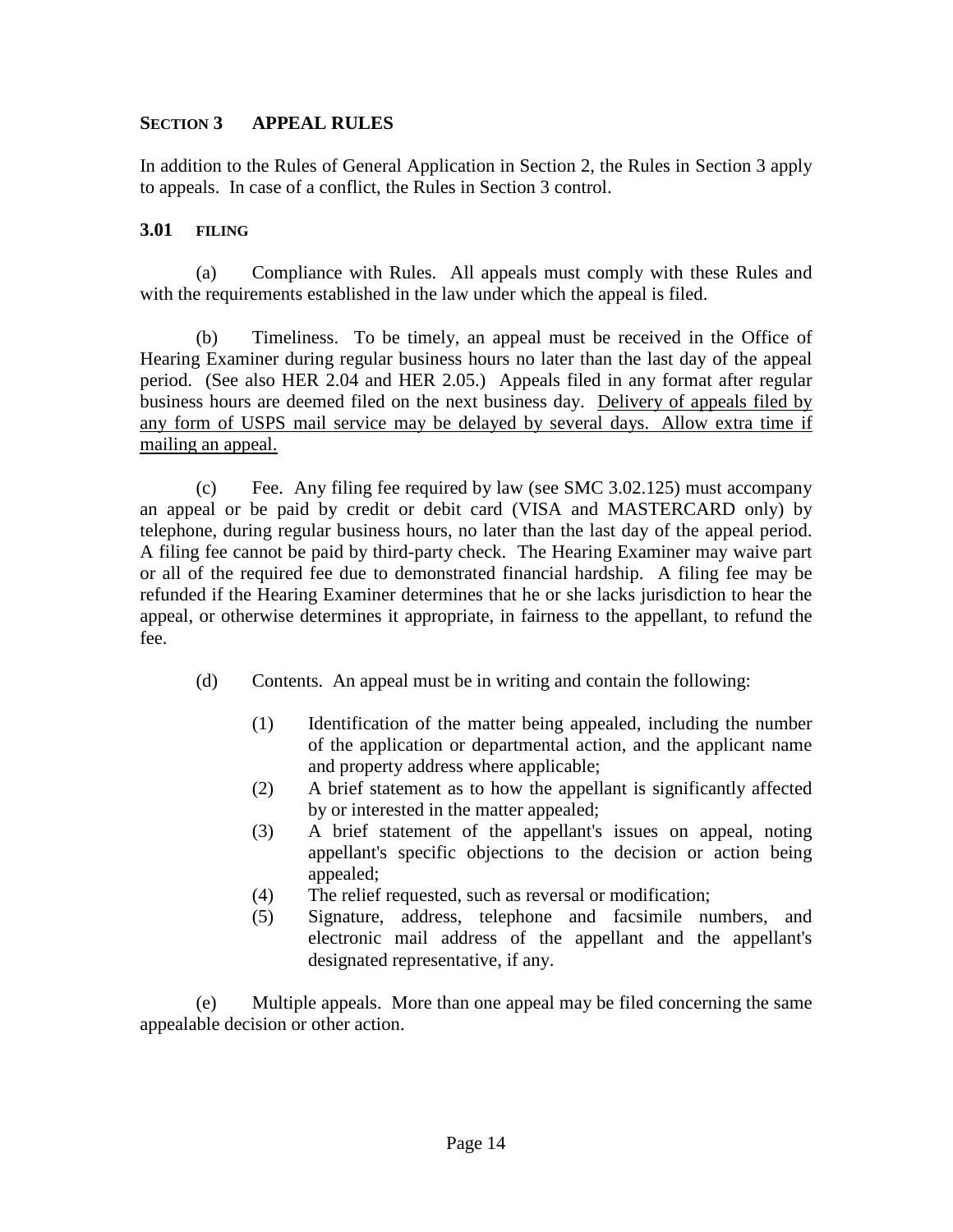### **3.02 DISMISSAL**

(a) An appeal may be dismissed without a hearing if the Hearing Examiner determines that it fails to state a claim for which the Hearing Examiner has jurisdiction to grant relief or is without merit on its face, frivolous, or brought merely to secure delay.

(b) Any party may request dismissal of all or part of an appeal by motion pursuant to HER 2.16.

(c) When the decision or action being appealed is withdrawn by the issuing Department, the appeal becomes moot and shall be dismissed.

#### **3.03 AUTOMATIC APPEAL**

Where the underlying law provides that an appeal is automatic, (*i.e.*, notice of the appeal hearing is sent with notice of the Department's action), an appeal statement is not required.

#### **3.04 CLARIFICATION**

On the motion of a party, or at the Hearing Examiner's own initiative, the Hearing Examiner may require that the appellant provide clarification, additional information, or other submittal that the Hearing Examiner deems necessary to demonstrate the basis for the Hearing Examiner's jurisdiction, or to make the appeal complete and understandable. A request for clarification must be made in a timely manner so that other parties have a reasonable opportunity to respond before hearing.

#### **3.05 AMENDMENT**

For good cause shown, the Hearing Examiner may allow an appeal to be amended no later than 10 days after the date on which it was filed. In deciding whether to allow such an amendment, the Hearing Examiner shall consider whether the fair hearing opportunity of other parties would be prejudiced by the amendment.

#### **3.06 WITHDRAWAL**

(a) An appeal may be withdrawn only by the appellant, in writing.

(b) Where an appeal is filed by more than one person, or by an organization or other entity, the appeal may be withdrawn only by the person designated as the party representative. (See HER 3.07.)

(c) An appellant's request to withdraw shall be granted as a matter of right and the appeal dismissed.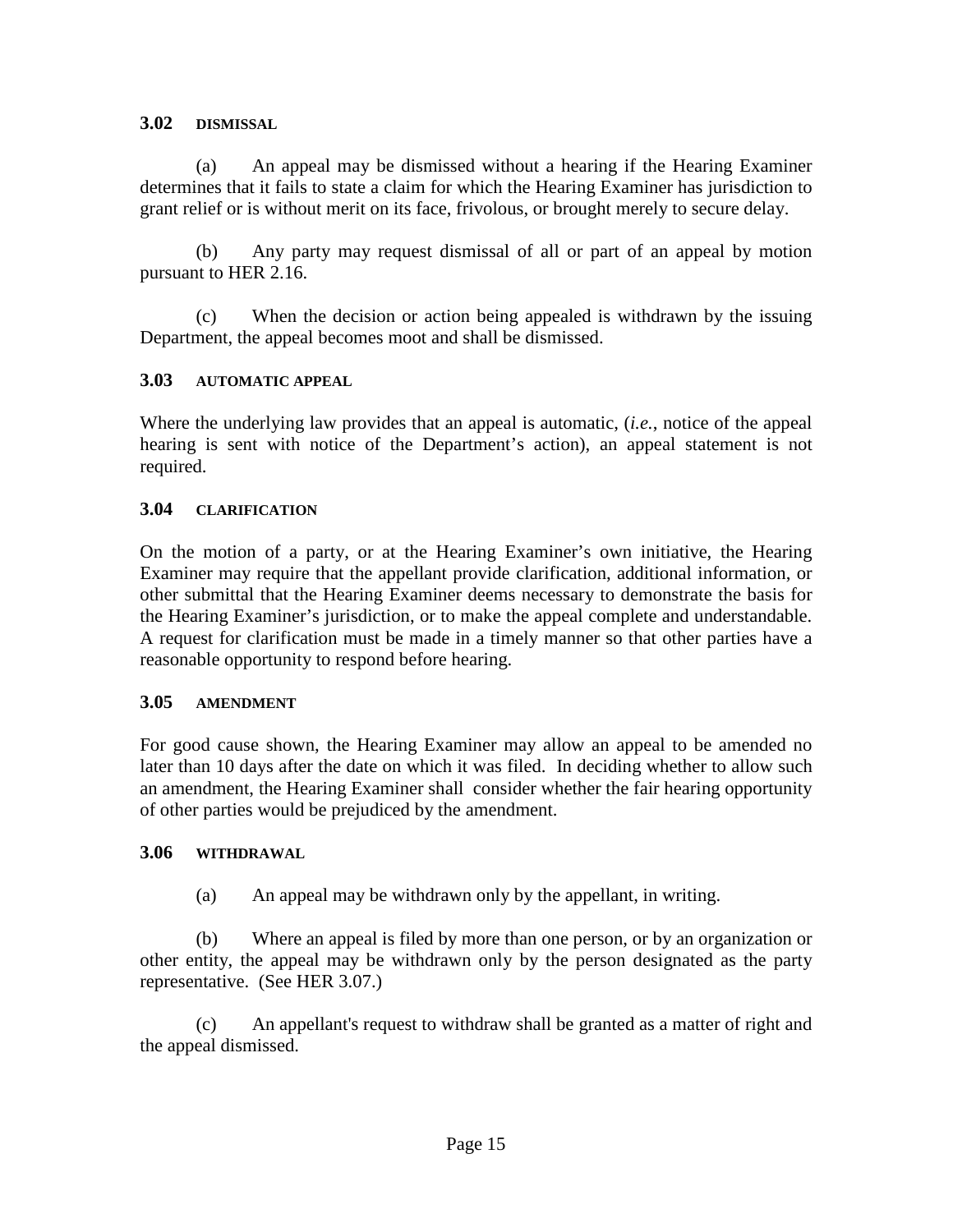#### **3.07 PARTY REPRESENTATIVE REQUIRED**

When a party consists of more than one person, or is an organization or other entity, the party shall designate an individual or firm to be its representative and provide written notification to the Hearing Examiner and the other parties of contact information for the representative. (See HER  $3.01(d)(5)$ .) The rights of such a party shall be exercised by the party representative. Notice or other communication to the party representative is notice or communication to the party. (See also HER 3.01(d)(5), and HER 3.08.)

#### **3.08 NOTICE OF APPEARANCE**

When a party is represented by an attorney, the attorney shall file a notice of appearance with the Hearing Examiner and serve a copy of the notice on the other parties at the earliest possible time in the proceedings. (See HER 3.07.)

#### **3.09 INTERVENTION**

(a) Intervention is not a substitute means of appealing a decision for those who could have appealed but failed to do so.

(b) A person, organization or other entity who has not filed an appeal may request by motion to participate in the appeal. The request must state how the person or entity making it is affected by or interested in the matter appealed, and must demonstrate a substantial interest that is not otherwise adequately represented. Except as provided in HER 3.09(d) below, a written request for intervention must be filed with the Hearing Examiner and served on all parties to the appeal no later than 10 business days prior to the scheduled hearing date.

(c) In determining the merits of a request for intervention, the Hearing Examiner shall consider whether intervention will unduly delay the hearing process, expand the issues beyond those stated in the appeal, or prejudice the rights of the parties. If intervention is granted, the Hearing Examiner may limit its nature and scope.

(d) The Hearing Examiner may allow a substantially interested person, organization, or other entity who has not filed an appeal to intervene for the sole purpose of preserving the right to appeal. Such intervention may be permitted at any time up to the start of the hearing.

#### **3.10 NOTICE OF HEARING**

- (a) Contents. The notice of hearing shall include:
	- (1) The time, place, and nature of the hearing;
	- (2) The legal authority and jurisdiction for the hearing;
	- (3) The file number, address, or other identifying information for the underlying decision or action being appealed;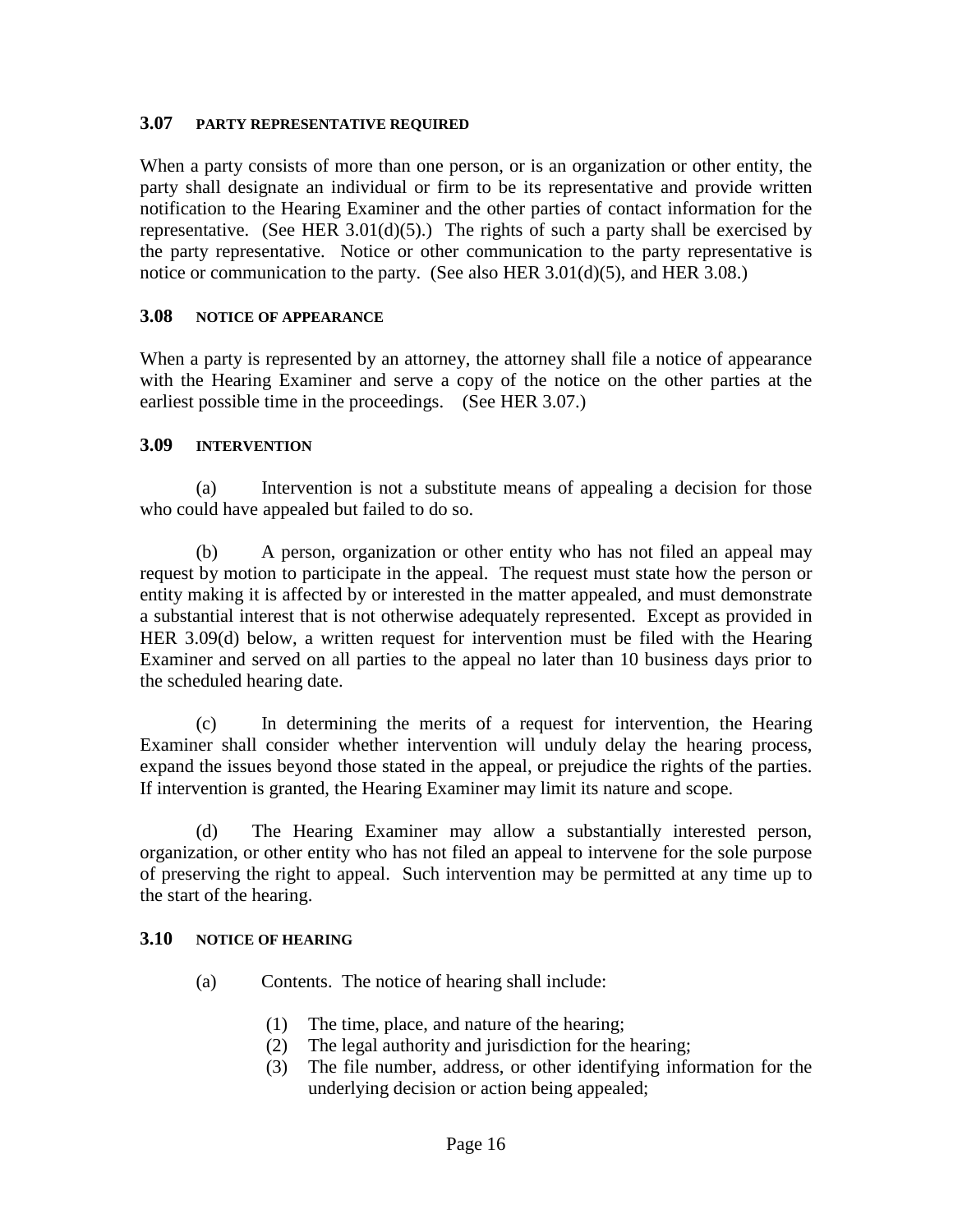- (4) A brief statement of the issue to be considered;
- (5) Reference to the applicable Code section.

(b) Time. Notice of the hearing shall be given as required by applicable law. If the time for notice of hearing is not specified by law, or there is a conflict in the applicable law, minimum notice shall be 20 days, as specified in SMC 3.02.090 for contested cases. Consistent with SMC 3.02.090, a hearing may be set on shorter notice where substantial injury to a party would otherwise result, or where all parties agree to a shorter notice period.

(c) Method of Notice. Unless otherwise provided by applicable law or requested by a party, notice of hearing shall be given to each party in person or by U.S. mail. A party may request notice by electronic means. For City departments, notice shall be provided by regular interoffice mail service or electronic means, as determined by the Office of Hearing Examiner. Hearing dates will also be posted on the Office of Hearing Examiner website at [www.seattle.gov/examiner.](http://www.seattle.gov/examiner)

(d) Record of Notice. A copy of the notice of hearing and certificate of service shall be made part of the case record.

# **3.11 DISCOVERY**

Appropriate prehearing discovery, including written interrogatories, and deposition upon oral and written examination, is permitted. In response to a motion, or on the Hearing Examiner's own initiative, the Examiner may compel discovery, or may prohibit or limit discovery where the Examiner determines it to be unduly burdensome, harassing, or unnecessary under the circumstances of the appeal. Unless provided otherwise by order, the Hearing Examiner should not be copied on discovery documents, or on correspondence and electronic mail about discovery matters.

## **3.12 SUBPOENAS**

(a) A motion may be made in writing for a subpoena to require a person to appear and testify at a deposition or hearing, or for a person to produce specified documents or other physical exhibits at a prehearing conference, deposition, or at hearing. (Note: expert witnesses often require reimbursement for their time and/or travel expenses, in addition to a subpoena for testimony.)

(b) A motion for a subpoena for a person shall include the person's name and address, show the relevance of that person's testimony, and demonstrate the reasonableness of the scope of the subpoena sought. A request for a subpoena for documents or other physical exhibits shall include the name and address of the person who is to produce the documents or other physical exhibit, specify the materials to be produced, indicate the relevance of the materials subpoenaed to the issues on appeal, and demonstrate the reasonableness of the scope of the subpoena sought.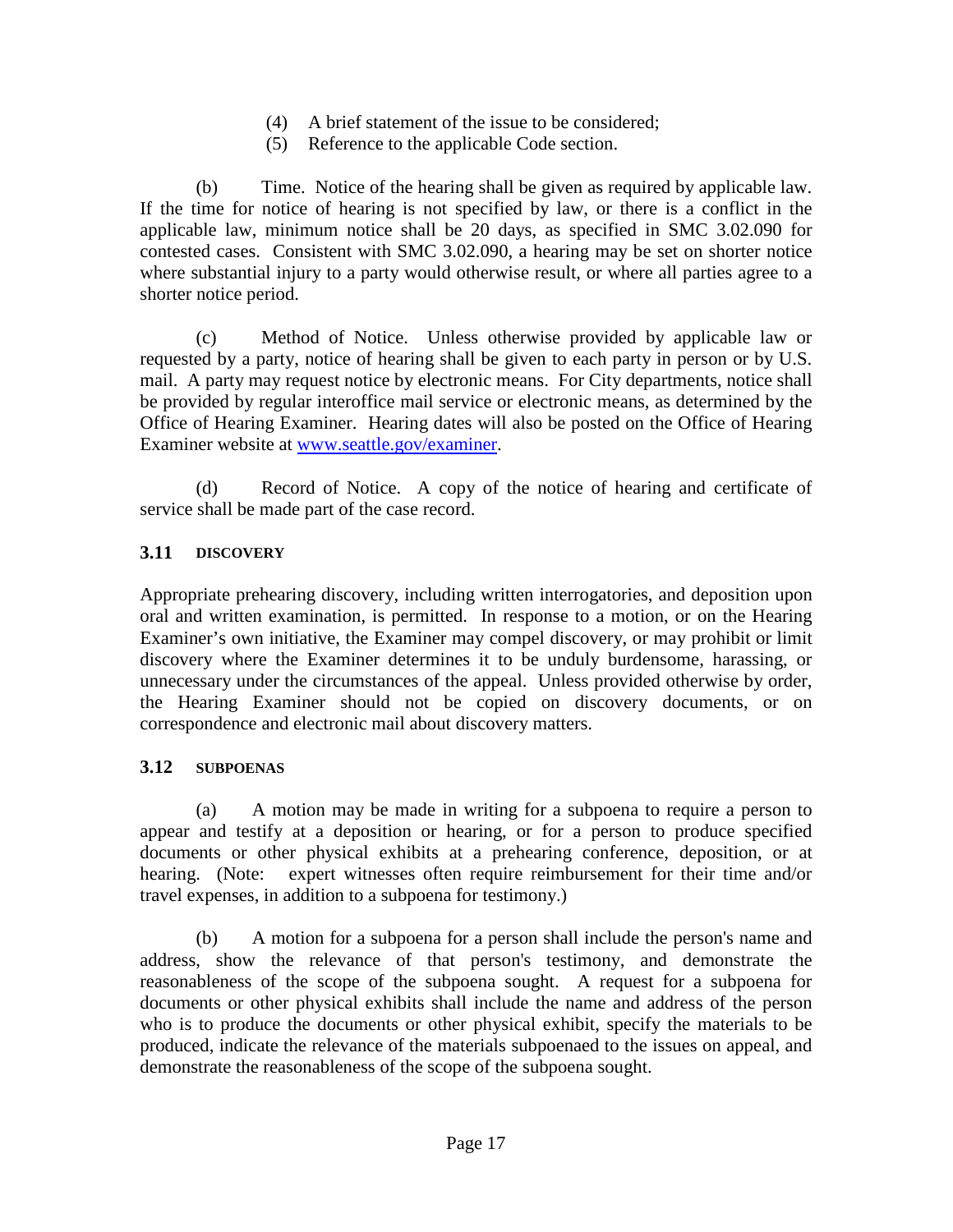(c) The party requesting the subpoena shall be responsible for serving it. An affidavit or declaration of personal service or mailing shall be filed with the Hearing Examiner and a copy served on all other parties.

(d) Unless otherwise allowed by the Hearing Examiner, subpoenas shall be served no later than 7 days prior to the date the appearance or production is ordered.

(e) A subpoena may be issued with like effect by an attorney of record in the proceeding. The issuing attorney must sign the subpoena.

(f) Unless otherwise allowed by the Hearing Examiner, any motion to limit or quash (*i.e.,* vacate or void) a subpoena shall be filed with the Hearing Examiner no later than 5 days after the date the subpoena was received.

(g) Requests for subpoenas and the rulings upon such requests may be made *ex parte* unless otherwise ordered by the Hearing Examiner. Requests for subpoenas normally require at least 2 business days for the Office of Hearing Examiner to process.

# **3.13 PARTIES' RIGHTS AND RESPONSIBILITIES**

(a) Each party in an appeal proceeding has the right to notice of hearing, presentation of evidence, rebuttal, objection, cross-examination, argument, and other rights determined by the Hearing Examiner as necessary for the full disclosure of facts and a fair hearing.

(b) Parties have the right to be represented by an attorney. Representation by an attorney is not required.

(c) Where a party has designated a representative, the representative shall exercise the rights of the party.

(d) Unless otherwise provided by order of the Hearing Examiner, if a party expects to offer a document as an exhibit at the hearing, the party shall supply a copy of the document to each party either before or at the hearing.

# **3.14 DEFAULT**

The Hearing Examiner may dismiss an appeal by an order of default where, without good cause, the appellant fails to appear or is unprepared to proceed at a scheduled and properly noticed hearing.

## **3.15 HEARING FORMAT**

(a) Although generally informal in nature, appeal hearings have a structured format to elicit relevant evidence efficiently while providing the parties a fair opportunity for hearing.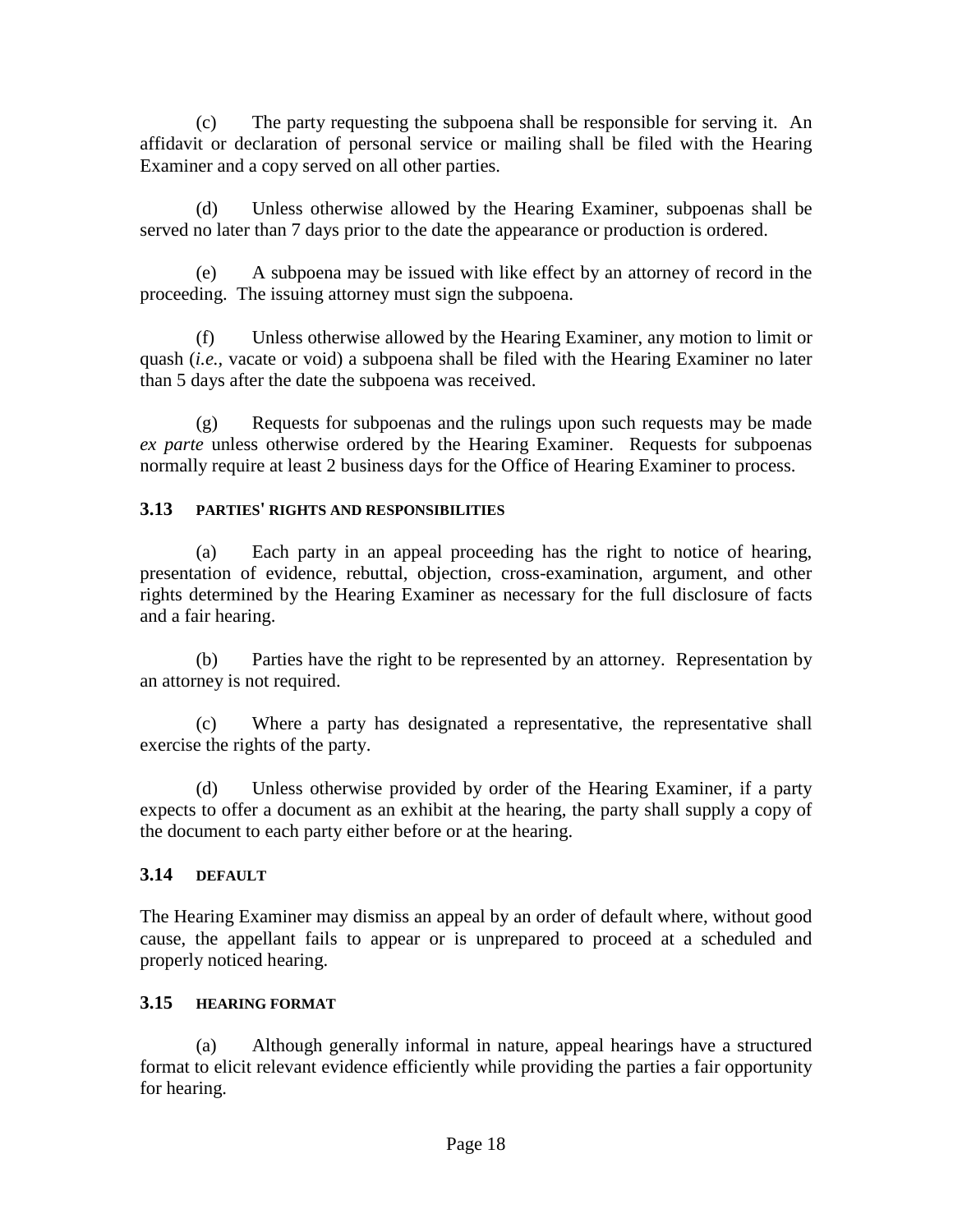(b) Where the Code provides that the appellant must overcome deference accorded the decision being appealed, the order of presentation is generally as follows:

- (1) Examiner's introductory statement;
- (2) Parties' opening statements (optional);
- (3) Appellant's presentation of evidence;
- (4) Department's presentation of evidence;
- (5) Applicant's presentation of evidence (if applicant is not the appellant);
- (6) Rebuttal;
- (7) Parties' closing arguments.

(c) Where no deference is accorded the decision being appealed, the order of hearing is generally as follows:

- (1) Examiner's introductory statement;
- (2) Parties' opening statements (optional);
- (3) Department's presentation of evidence;
- (4) Appellant's presentation of evidence;
- (5) Applicant's presentation of evidence (if applicant is not the appellant);
- (6) Rebuttal;
- (7) Parties' closing arguments.

(d) Notwithstanding the provisions of HER 3.15(b) and (c) above, the Examiner may modify the order of presentation to promote the clear and fair presentation of evidence. With the Examiner's approval, the order of presentation may be modified by agreement of the parties.

(e) The order of presentation at hearing does not alter or shift any burden or presumption established by applicable law.

# **3.16 COMMUNICATIONS FROM NON-PARTIES**

After considering any objections of the parties and determining that undue delay or prejudice will not result, the Examiner may permit relevant oral or written statements or both, by persons who are not parties or called by parties as witnesses. Limitations may be imposed on the length of such statements, and cross-examination by the parties is permitted.

# **3.17 BURDEN AND STANDARD OF PROOF**

(a) The Hearing Examiner accords deference or other presumption to the decision being appealed as directed by applicable law.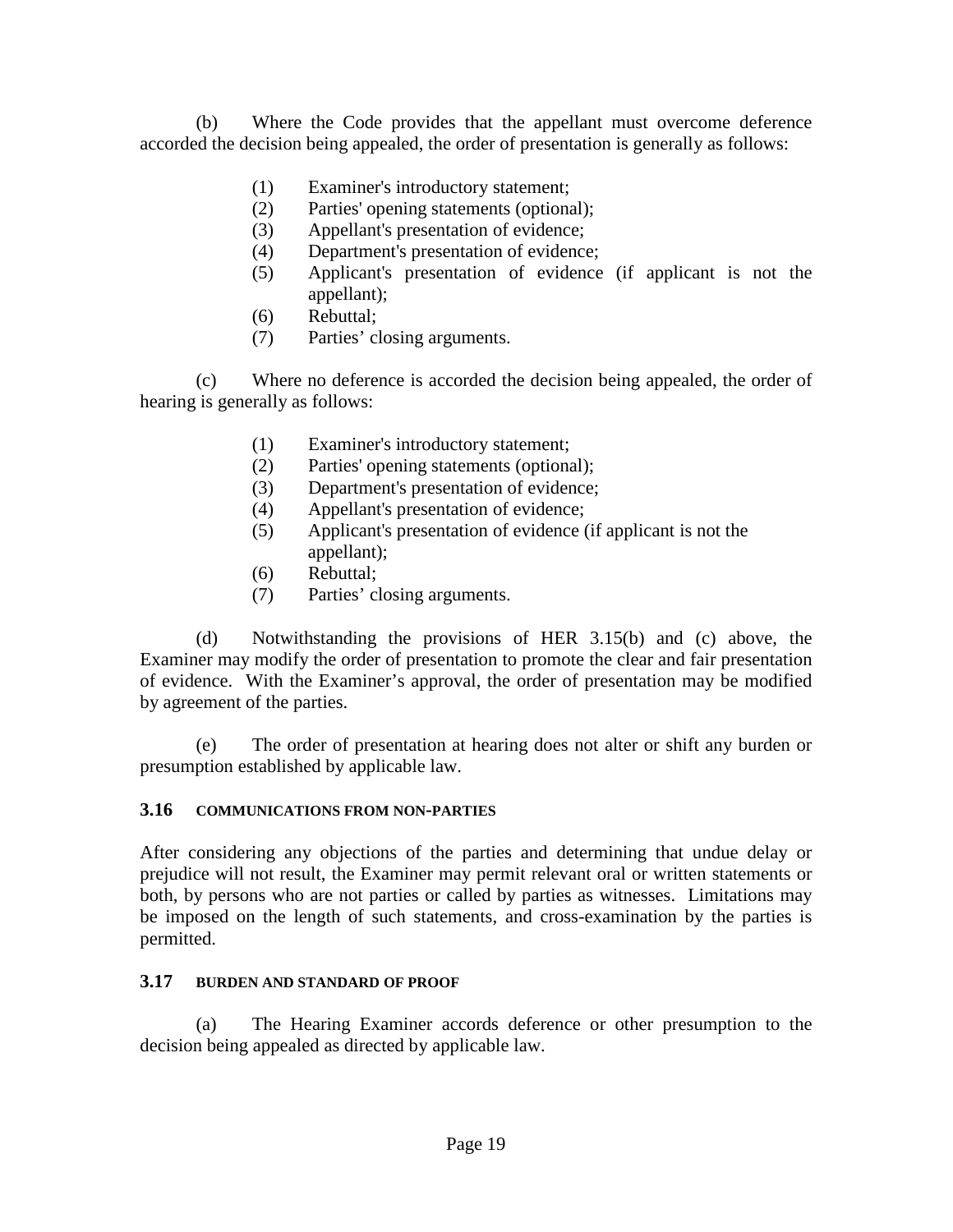(b) Where the applicable law provides that the appellant has the burden of proof, the appellant must show by the applicable standard of proof that the Department's decision or action does not comply with the law authorizing the decision or action.

(c) Where the applicable law does not provide that the appellant has the burden of proof, the Department must make a *prima facie* showing that its decision or action complies with the law authorizing the decision or action.

(d) Unless otherwise provided by applicable law, the standard of proof is a preponderance of the evidence.

## **3.18 HEARING EXAMINER'S DECISION**

(a) Issuance. The Hearing Examiner shall issue a written decision and provide a copy to each party representative within the time required by applicable law. If more than one time limit applies, the shorter period controls unless the parties agree to the longer period. A copy of the decision and the certificate of service shall be made part of the case record.

(b) Decision on Relief Requested. In accordance with applicable law, the Hearing Examiner's decision may affirm, reverse, modify, or remand the Department's decision or other action that is the subject of the appeal.

(c) Contents. A decision of the Hearing Examiner on an appeal shall include, but not be limited to, a statement regarding the following:

- (1) Background. The nature and background of the proceeding, including identification of party representatives participating in the hearing, prehearing determinations, and other similar information.
- (2) Findings. The individual facts that the Examiner finds relevant, credible, and requisite to the decision, based upon the evidence presented at hearing and those matters officially noticed. (This may include recitation of relevant provisions of applicable law.)
- (3) Conclusions. Legal and factual conclusions based upon specific provisions of law and the findings of fact.
- (4) Decision. The Hearing Examiner's decision as to the outcome of the appeal (affirm, modify, reverse, or remand) based upon a consideration of the whole record and, unless otherwise provided by applicable law, supported by substantial evidence in the record.
- (5) Postscript. Information regarding any subsequent procedural steps for appealing the Hearing Examiner's decision.

(d) The decision may also include an order disposing of contested issues and/or directing parties to take actions consistent with the decision.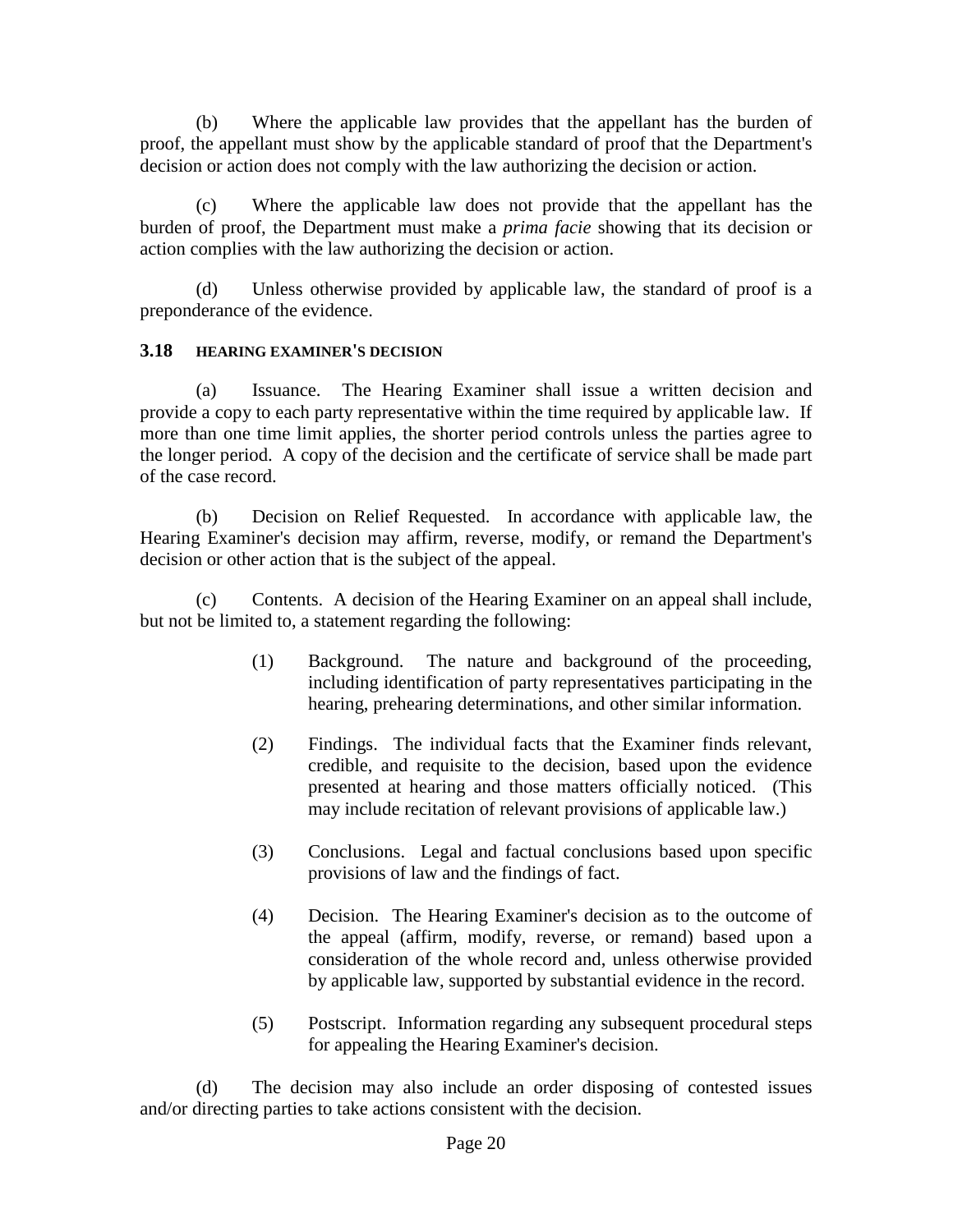### **3.19 RECORD**

- (a) The record of an appeal includes:
	- (1) Department's decision or action being appealed;
	- (2) Appeal statement;
	- (3) Evidence received or considered;
	- (4) Pleadings, procedural rulings, and other non-evidentiary materials that are part of the Hearing Examiner's file;
	- (5) Statement of matters officially noticed, if any;
	- (6) Findings, conclusions and decision of the Hearing Examiner;
	- (7) Recording of the hearing.

(b) The Hearing Examiner's administrative file on an appeal may include other information or materials that are not part of the record.

#### **3.20 RECONSIDERATION**

(a) The Hearing Examiner may grant a party's motion for reconsideration of a Hearing Examiner decision if one or more of the following is shown:

- (1) Irregularity in the proceedings by which the moving party was prevented from having a fair hearing;
- (2) Newly discovered evidence of a material nature which could not, with reasonable diligence, have been produced at hearing;
- (3) Error in the computation of the amount of damages or other monetary element of the decision;
- (4) Clear mistake as to a material fact.

(b) Motions for reconsideration must be filed no later than 10 days after the date of the Hearing Examiner's decision. Unless otherwise provided by applicable law, the filing of a motion for reconsideration does not stop or alter the running of the period provided to appeal the Hearing Examiner's decision.

#### **3.21 SUBSEQUENT APPEAL**

Hearing Examiner decisions may be appealed as provided by law. Information regarding subsequent appeal opportunities is provided as a postscript to the Hearing Examiner decision. (See HER  $3.18(c)(5)$ ).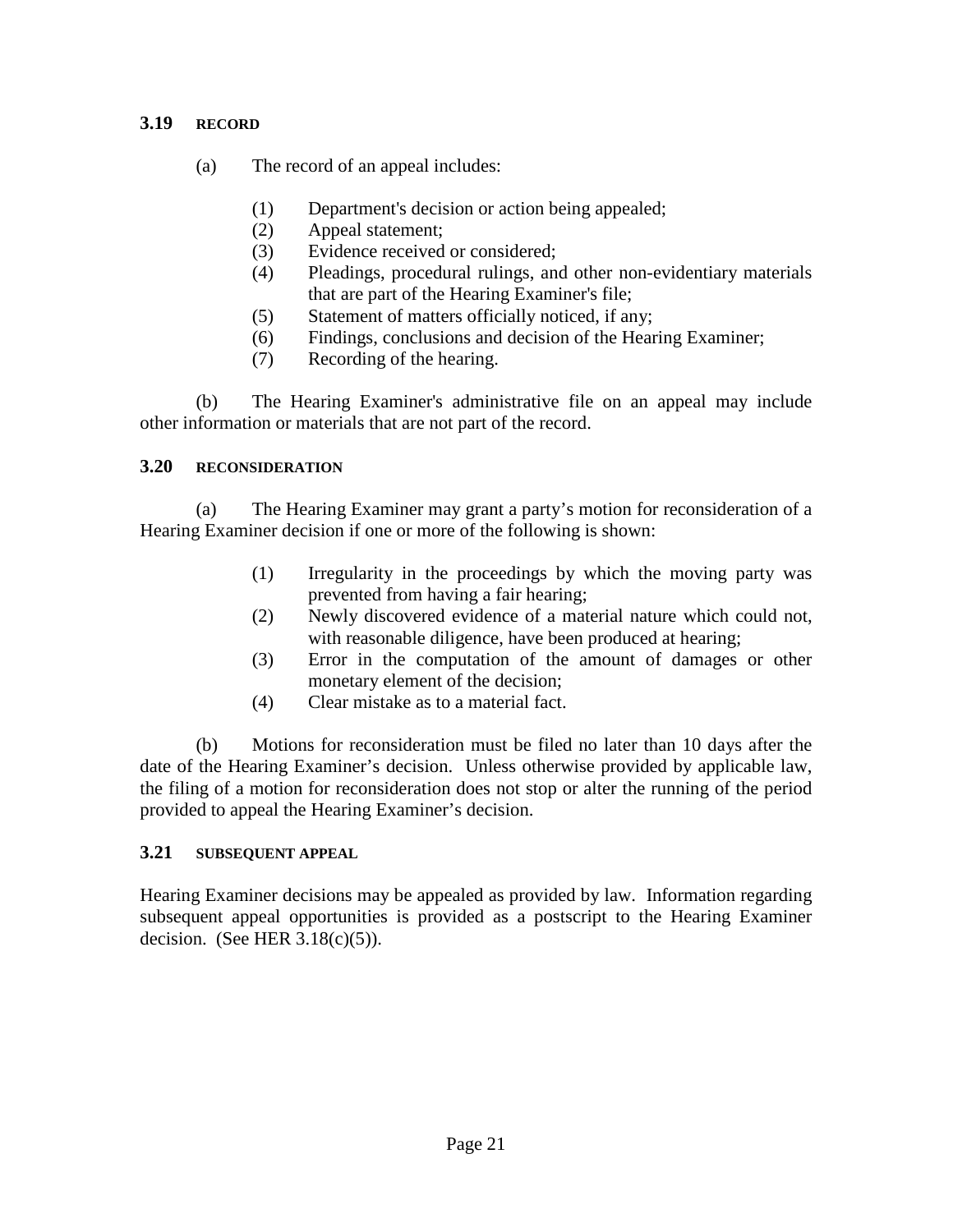## **SECTION 4 RULES FOR SPECIFIC CATEGORIES OF CASES**

The rules in Section 4 address specific categories of cases with unique procedures and practices that are attributable to the governing law. Where the law specifies a practice or procedure different from, or in addition to the Hearing Examiner Rules, the law controls. If the Rules in Section 4 conflict with the Rules in Section 2 or Section 3, the Rules in Section 4 control.

#### **4.01 FLOATING HOME MOORAGE FEE INCREASES**

In addition to the Rules of General Application in Section 2 and the Appeal Rules in Section 3, the Rules in Section 4.01 govern review of petitions regarding moorage fee rate increases pursuant to Chapter 7.20, Seattle Municipal Code.

- (a) Petition for Review:
	- (1) Jurisdiction. The Examiner shall review a moorage rate increase where at least one-half of the floating home owners in the floating home moorage who are subject to a moorage fee increase in the same percentage amount, within one percent, collectively file a petition for review.
	- (2) Withdrawal. A request by the petitioners to withdraw a petition for review shall be granted as a matter of right.
	- (3) Timely Filing. A petition for review shall be filed with the Hearing Examiner within 15 days of the moorage site lessee's receipt of written notification of the moorage fee increase.
	- (4) Filing Fee. The petition shall be accompanied by the filing fee specified in SMC 3.02.125. The filing fee is non-refundable but shall be returned if no hearing is held.
	- (5) Filing and Service of the Petition. The petitioners shall serve the moorage owner with a copy of the petition no later than 3 business days after the petition is filed with the Hearing Examiner. The petitioners shall submit evidence to the Hearing Examiner that the moorage owner was served a copy of the petition.
	- (6) Contents of Petitions. The petition must be in writing in the form of a sworn statement that includes the information required by SMC 7.20.080.
	- (7) Signing the Petition. Each petitioner must sign and date the petition.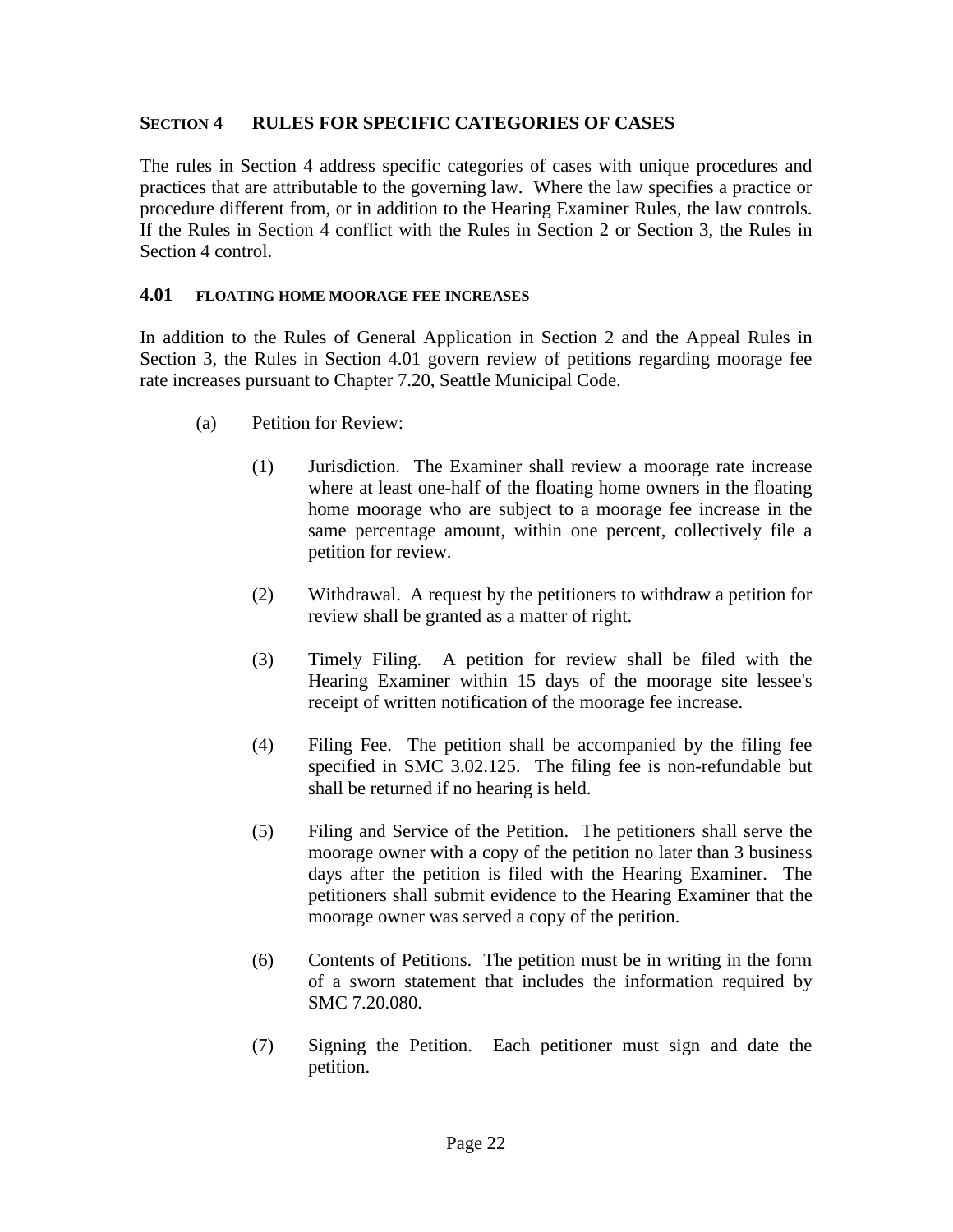(b) Moorage Owner Submittal. As soon as practicable, and in no case later than 30 days after the petition is filed with the Hearing Examiner, the moorage owner shall file with the Hearing Examiner and serve on the petitioners a memorandum, affidavits and other documentation in support of the proposed increase.

(c) Petitioner's Response. Within 15 days of receipt of the moorage owner's submittal, the petitioners shall file with the Hearing Examiner and serve on the moorage owner a responsive memorandum and affidavits.

(d) Hearing Examiner's Notice. The Hearing Examiner shall provide written notice of hearing to the party representatives at least 15 days prior to the date of the hearing. The notice shall include the time and place for hearing, a brief statement of the legal and factual issues to be resolved, the amount of time each party will have to present his or her case, and a statement of the basis for the Hearing Examiner's jurisdiction. The hearing date will also be posted on the Office of Hearing Examiner website at [www.seattle.gov/examiner.](http://www.seattle.gov/examiner)

(e) Duty to Provide Information. The Hearing Examiner may require the petitioners or owner to provide information to assist the Hearing Examiner in determining whether the proposed fee increase is reasonable per Chapter 7.20 SMC. A party's failure to provide information required by the Hearing Examiner may result in a finding against that party.

- (f) Hearing Format:
	- (1) Examiner's introductory statement;
	- (2) Parties' opening statements;
	- (3) Moorage owner's presentation of evidence;
	- (4) Petitioners' presentation of evidence;
	- (5) Rebuttal;
	- (6) Parties' closing arguments.

(g) Purpose of Hearing. The Hearing Examiner shall conduct the hearing for the purpose of making a factual determination as to whether a demanded moorage fee increase is necessary, as provided in Chapter 7.20 SMC.

- (h) Decision On Petition
	- (1) Time requirement. The Hearing Examiner shall issue a written decision which shall be provided to each party representative within 30 days of the close of the record. A copy of the decision and the certificate of service shall be made a part of the case record.
	- (2) Contents of decision. The decisions shall include, but not be limited to, the following: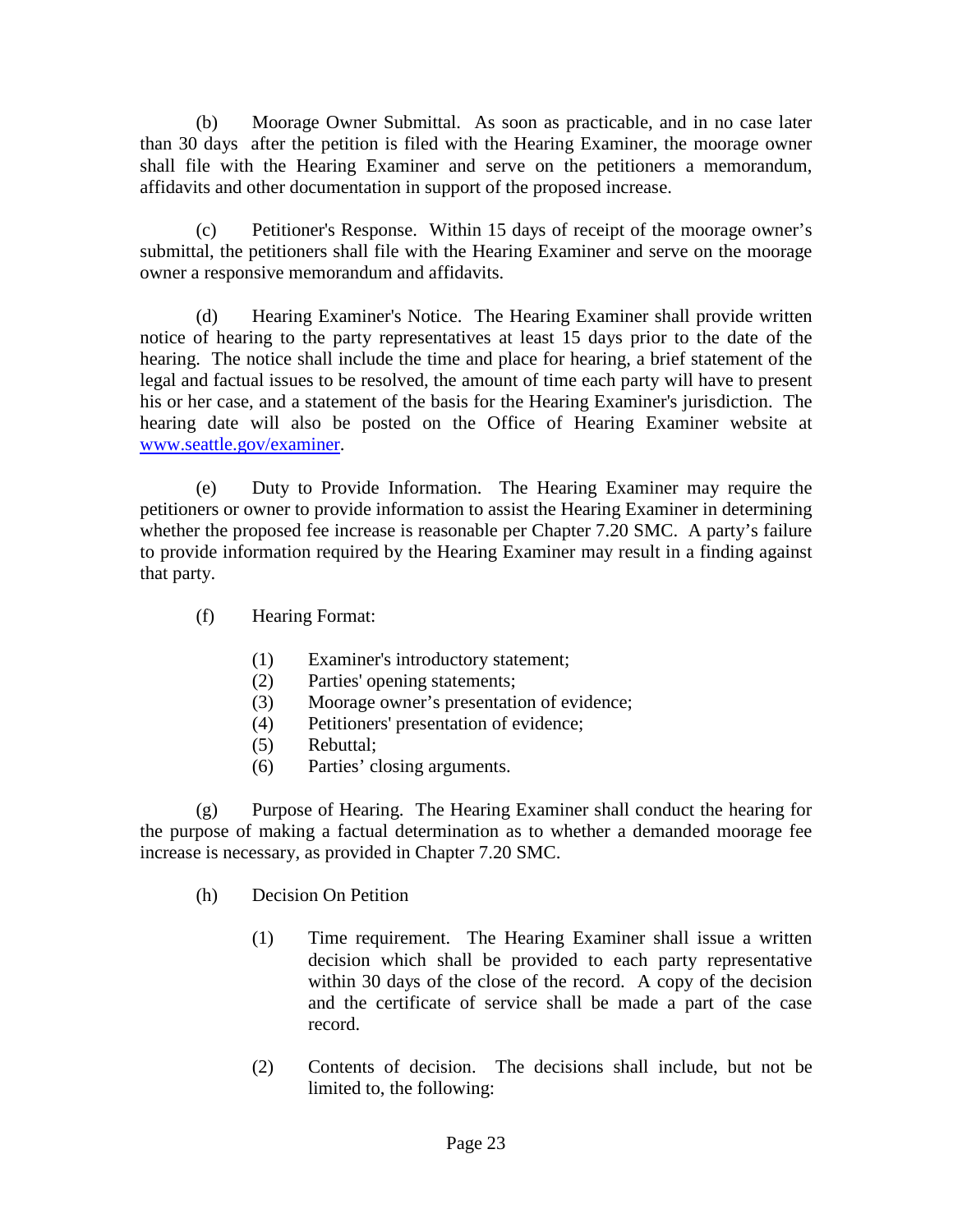- a. Background. The nature and background of the proceedings.
- b. Findings. The facts that the Examiner finds relevant, credible, and/or necessary to the decision, based on the evidence presented in the hearing and those matters officially noticed.
- c. Conclusions. The legal and factual conclusions based upon the law and the facts adduced in the proceedings.
- d. Decision. The Hearing Examiner's decision as to the appropriate rule, order, relief, or denial.

(i) Dismissal of Petition. On motion of the respondent moorage owner, the Hearing Examiner may dismiss a petition without fact finding where the requested increase does not exceed the factors specified by law. The Hearing Examiner may call for oral or written argument and/or additional information, in order to make a determination on dismissal. The Hearing Examiner shall dismiss a petition if the parties reach a settlement of the issues.

(j) Offers. As provided for in applicable law, where parties have submitted offers, the Hearing Examiner shall examine those offers and in a separate decision, assess reasonable attorney fees.

- (k) Record. The record shall include, but need not be limited to the following:
	- (1) Petition by the floating home owners;
	- (2) Response of the moorage owner;
	- (3) Exhibits received or considered;
	- (4) A statement of matters officially noticed (if any);
	- (5) Pleadings, rulings, other documents and materials that are part of the file;
	- (6) Hearing Examiner's findings, conclusions and decision;
	- (7) Recording of the hearing;
	- (8) Hearing Examiner's decision on attorney fees.

## **4.02 [RESERVED]**

#### **4.03 AUTOMATIC HEARINGS**

In addition to the Rules of General Application in Section 2 and the Appeal Rules in Section 3, the Rules in Section 4.03 apply in cases for which the Code provides an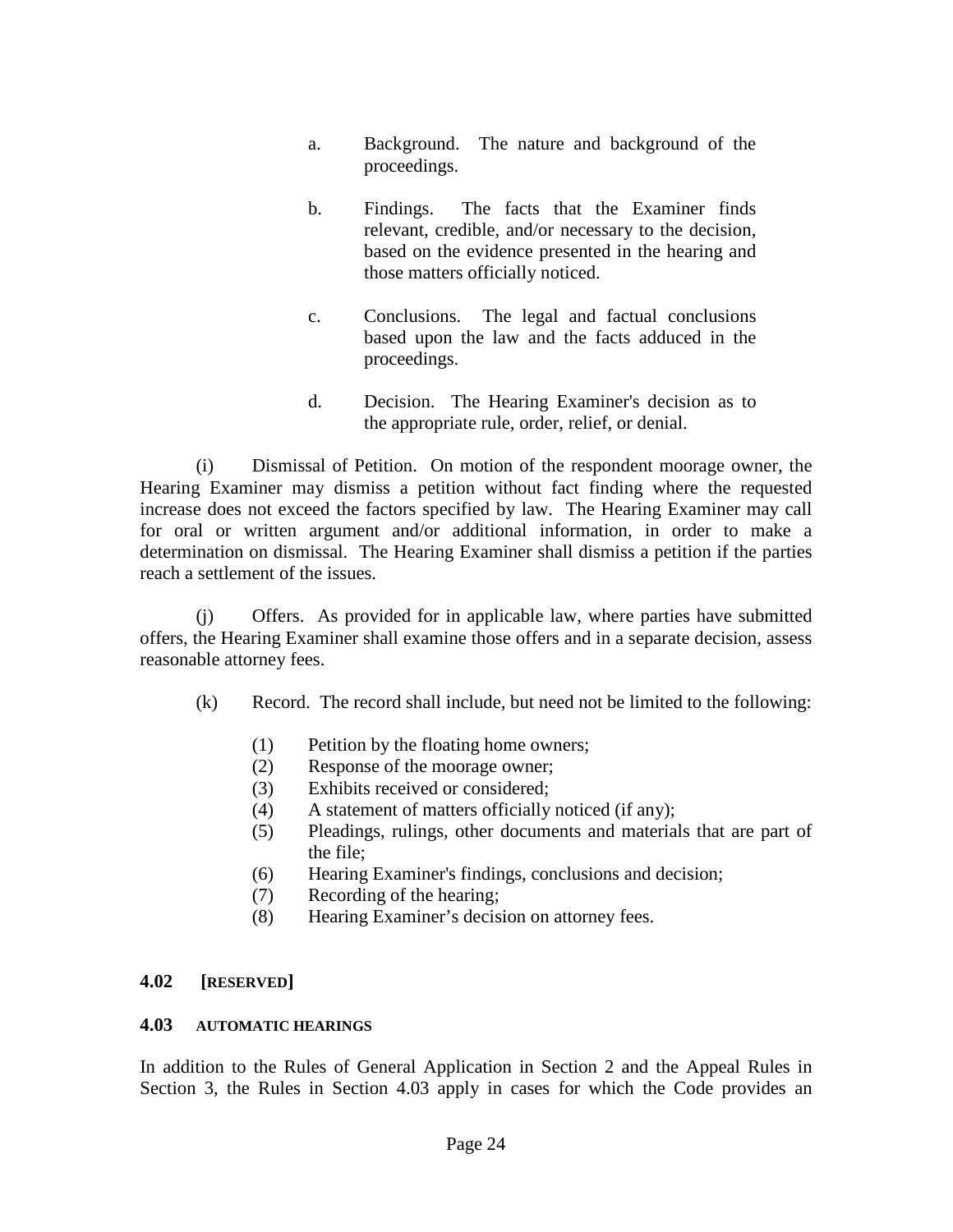automatic hearing (*i.e*., the Code does not require the person subject to a Departmental decision or other action to file an appeal in order to have a hearing before the Hearing Examiner).

(a) Scheduling Hearing. The Department shall contact the Office of Hearing Examiner and schedule a date and time for hearing prior to issuing the Department's order or other communication that informs a person of the Department's action.

(b) Notice of Hearing. The Department shall provide notice to the person subject to the Department's action consistent with HER 3.10 and in the manner prescribed by law. Where the applicable law does not prescribe notice requirements, the Department shall provide notice at least 20 days in advance of the date of hearing by first-class, registered, or certified mail. The hearing date will also be posted on the Office of Hearing Examiner website at [www.seattle.gov/examiner.](http://www.seattle.gov/examiner)

(c) Hearing and Decision. The hearing shall be conducted and the decision issued in accord with these Rules unless otherwise prescribed by applicable law.

# **4.04 CIVIL SERVICE APPEALS**

Matters delegated or referred to the Hearing Examiner for decision, recommendation, certification or other authorized action by the Civil Service Commission are governed by the Rules of Practice and Procedure adopted by the Civil Service Commission.

# **4.05 NOISE CODE APPEALS [RESERVED]**

## **4.06 DISCRIMINATION COMPLAINTS**

Rules for matters coming before the Hearing Examiner pursuant to SMC 14.04, Employment Discrimination Ordinance; SMC 14.06, Public Accommodation Practices; SMC 14.08, Fair Housing/Business Practices Ordinance; SMC 14.10, Fair Contracting Practices; and SMC 14.16, Paid Sick Time and Paid Safe Time; are under separate cover entitled *Hearing Examiner Rules for Discrimination Cases*.

# **4.07 [RESERVED]**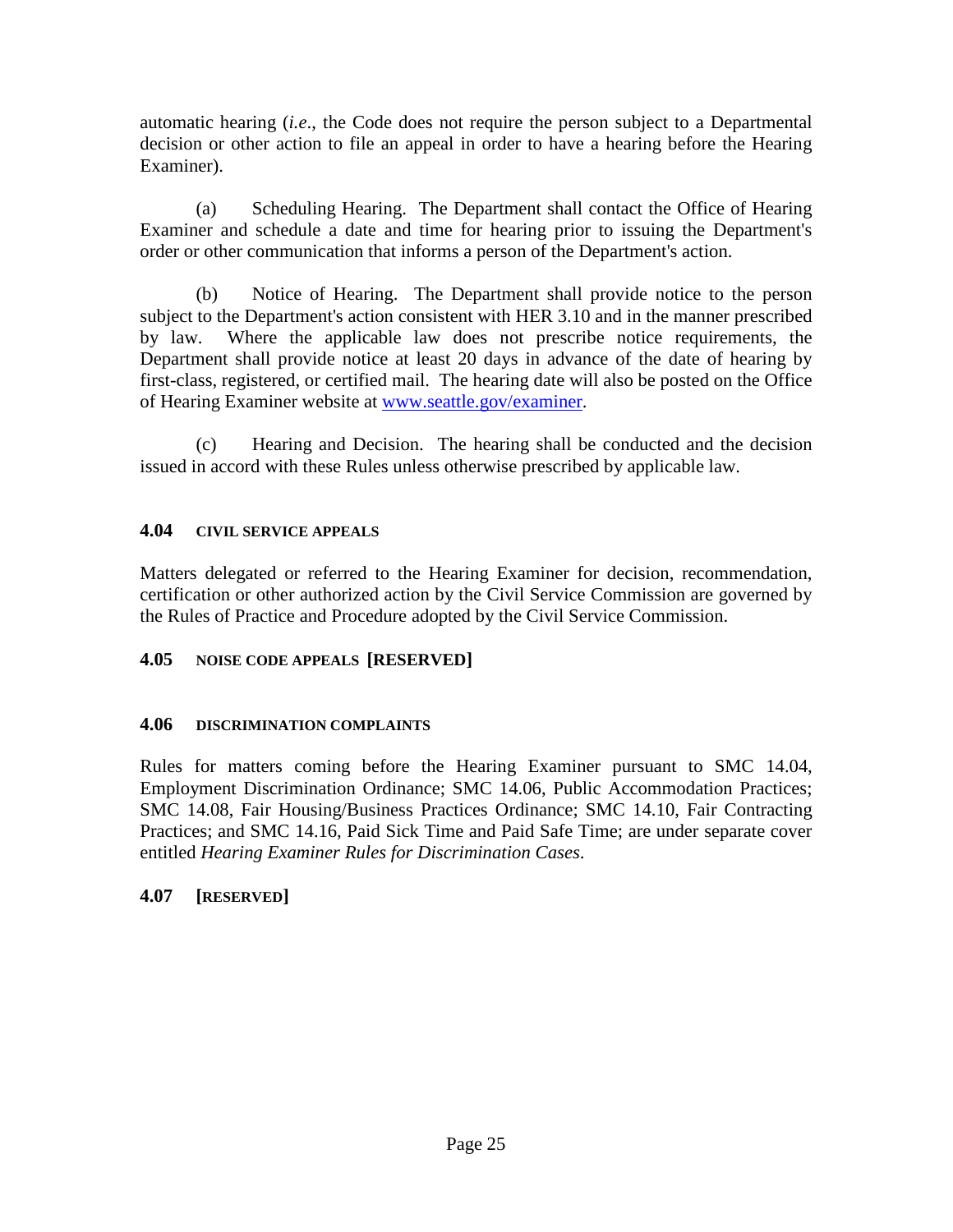# **SECTION 5 RECOMMENDATIONS TO CITY COUNCIL**

In addition to the Rules of General Application in Section 2.0, the Rules in Section 5 govern review of matters where the Hearing Examiner is to hold a public hearing and prepare a recommendation for the City Council. These matters include, but are not limited to, various Council land use actions: Rezone Petition, SMC Chapter 23.34; Major Institution Master Plan, SMC Chapter 23.69; and Council Conditional Use, SMC Chapters 23.44 and 23.50.

### **5.01 PUBLIC HEARING NOTICE**

Unless otherwise provided by law, notice shall be given as follows:

- (a) Contents. Notice of a public hearing shall be in writing and include:
	- (1) Time and place for hearing;
	- (2) Type of decision under consideration;
	- (3) Location of property involved;
	- (4) Director's recommendation;
	- (5) Environmental determination, if required, and appeal information regarding that determination.

(b) Time Requirement. Notice of the hearing shall be given within the time required by law. Where no time is specified, notice shall be given no later than 20 days prior to hearing.

(c) Method of Notice. Unless otherwise provided by law or requested by a person, notice of hearing shall be provided in person or by U.S. mail. A person may request notice by electronic means. For City departments, notice shall be provided by the City's regular interoffice mail service or by electronic means, as determined by the Office of Hearing Examiner. The hearing date will also be posted on the Office of Hearing Examiner website at [www.seattle.gov/examiner.](http://www.seattle.gov/examiner)

(e) Record of Notice. A copy of the notice of hearing and certificate of service shall be made part of each case record.

#### **5.02 NATURE AND PURPOSE OF PROCEEDINGS**

Public hearings are generally informal in nature, but are conducted so that the relevant facts are efficiently available to the Examiner. The Examiner may exclude irrelevant, immaterial, unreliable or unduly repetitious testimony, exhibits, or other information.

#### **5.03 RIGHTS OF PARTIES AND INTERESTED PERSONS**

(a) Any party to a matter subject to a public hearing before the Hearing Examiner has the right to receive notice of hearing and other Hearing Examiner orders or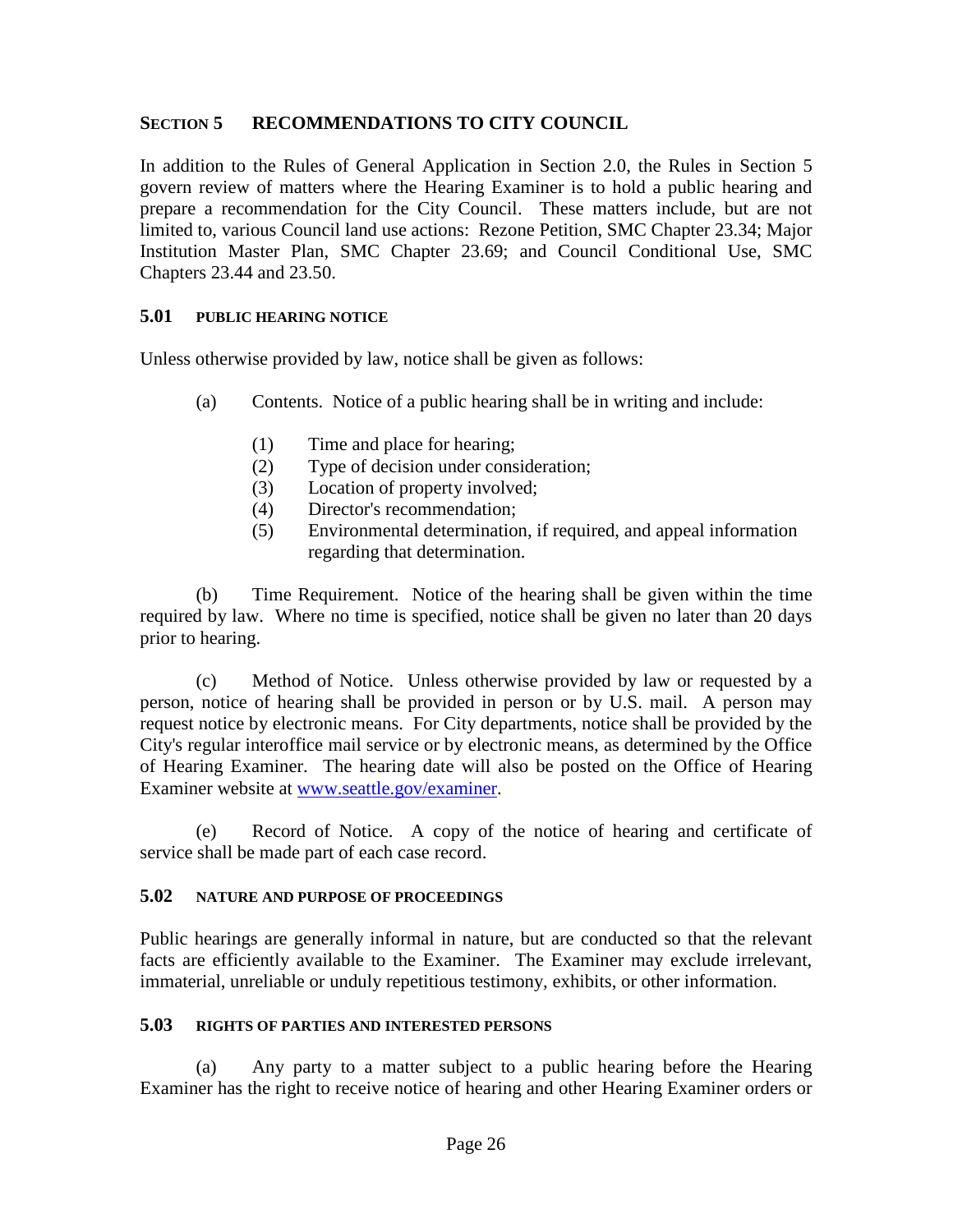actions, to testify and present evidence, to ask questions of those testifying at hearing, and to receive a copy of the Hearing Examiner's recommendation.

(b) Interested persons who testify or submit information at the public hearing, shall be sent a copy of the Hearing Examiner's recommendation.

# **5.04 FORMAT OF PUBLIC HEARING**

- (a) A public hearing shall include, but need not be limited to, the following:
	- (1) Examiner's introductory statement;
	- (2) Report by the Director (including introduction of the official file, reference to exhibits, and a summary of the recommendation of the Department);
	- (3) Testimony by the applicant or petitioner;
	- (4) Public comment on the application or petition;
	- (5) Opportunity for parties and Examiner to ask questions;
	- (6) Opportunity for presentation of additional information as rebuttal.

(b) The Examiner may alter or modify the order of presentation as needed to provide for the orderly presentation of information.

(c) Questions asked of citizens expressing their opinions shall generally be designed to clarify the opinions presented.

(d) Persons testifying as expert witnesses are subject to cross-examination.

## **5.05 HEARING EXAMINER'S RECOMMENDATION**

(a) Issuance. The Hearing Examiner shall issue a written recommendation as required by applicable law. A copy of the recommendation and the certificate of service shall be made part of the case record.

(b) Contents. The Hearing Examiner's recommendation shall include, but not be limited to, a statement of the following:

- (1) Background. The nature and background of the proceeding;
- (2) Findings. The individual facts that the Examiner finds relevant, credible, and requisite to inform the City Council's deliberations and decision in the matter;
- (3) Conclusions. Legal and factual conclusions based upon specific provisions of law and the findings of fact;
- (4) Recommendation. Hearing Examiner's recommendation to the City Council as to whether the application or petition should be approved, denied, or remanded;
- (5) Postscript. Information regarding subsequent procedural steps.